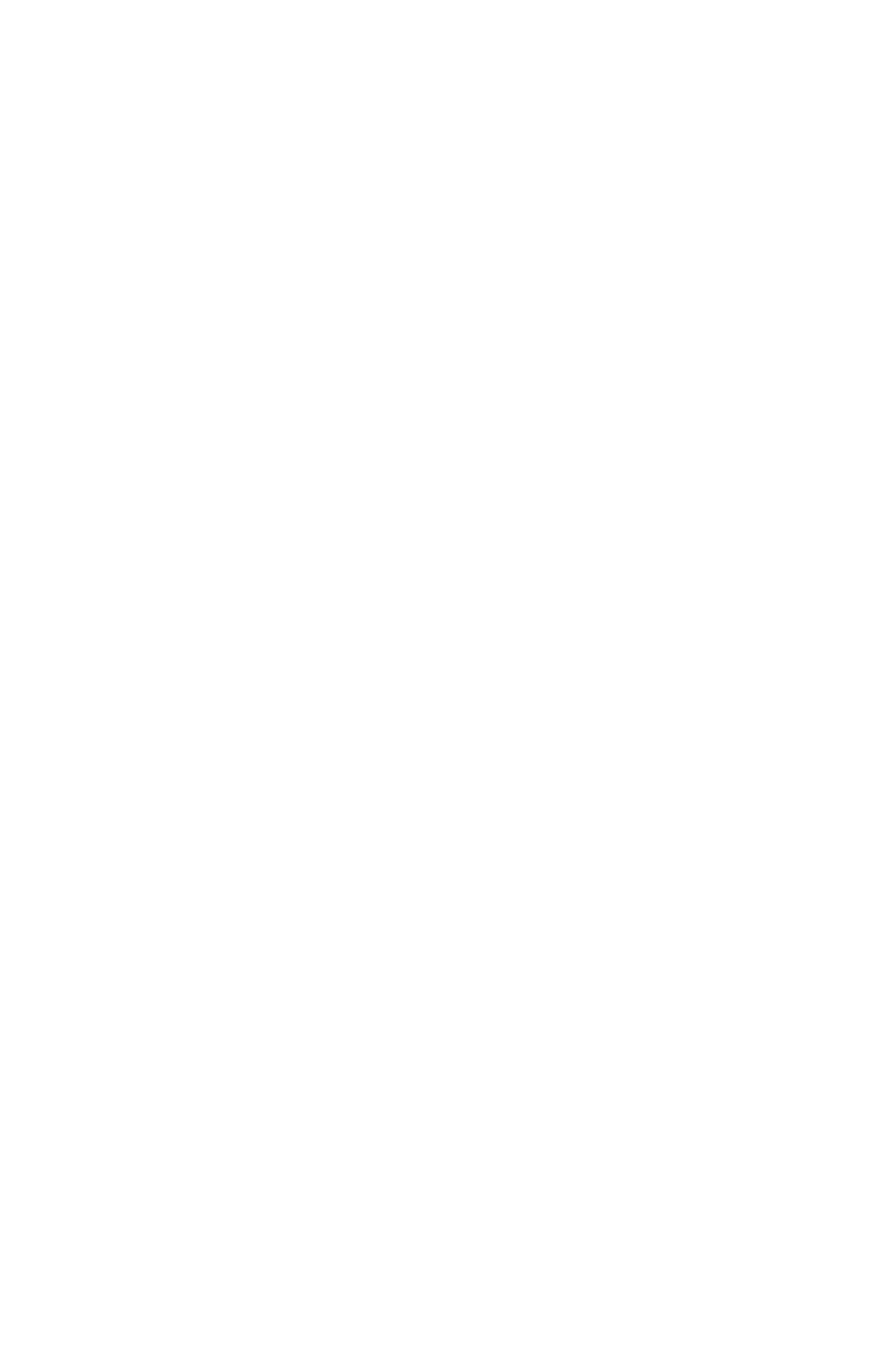## **What is needed to make REDD+ work on the ground?**

Lessons learned from pilot forest carbon initiatives

## **Executive Summary + Recommendations**

For more information contact:

#### **Olaf Zerbock**

Advisor, Climate Change Initiatives Global Change + Ecosystem Services, Science + Knowledge T: +1 703 341-2784 o.zerbock@conservation.org

#### **An electronic version of this publication as well as the full report can be downloaded at:**

www.conservation.org/REDDLessonsLearned

This publication is available in English, Spanish, Portuguese, French and Chinese.

#### **Preferred citation:**

Harvey C. A., Zerbock O., Papageorgiou S. and Parra A. 2010 What is needed to make REDD+ work on the ground? Lessons learned from pilot forest carbon initiatives. Executive Summary and Recommendations. Conservation International, Arlington, Virginia, USA. 28 pp.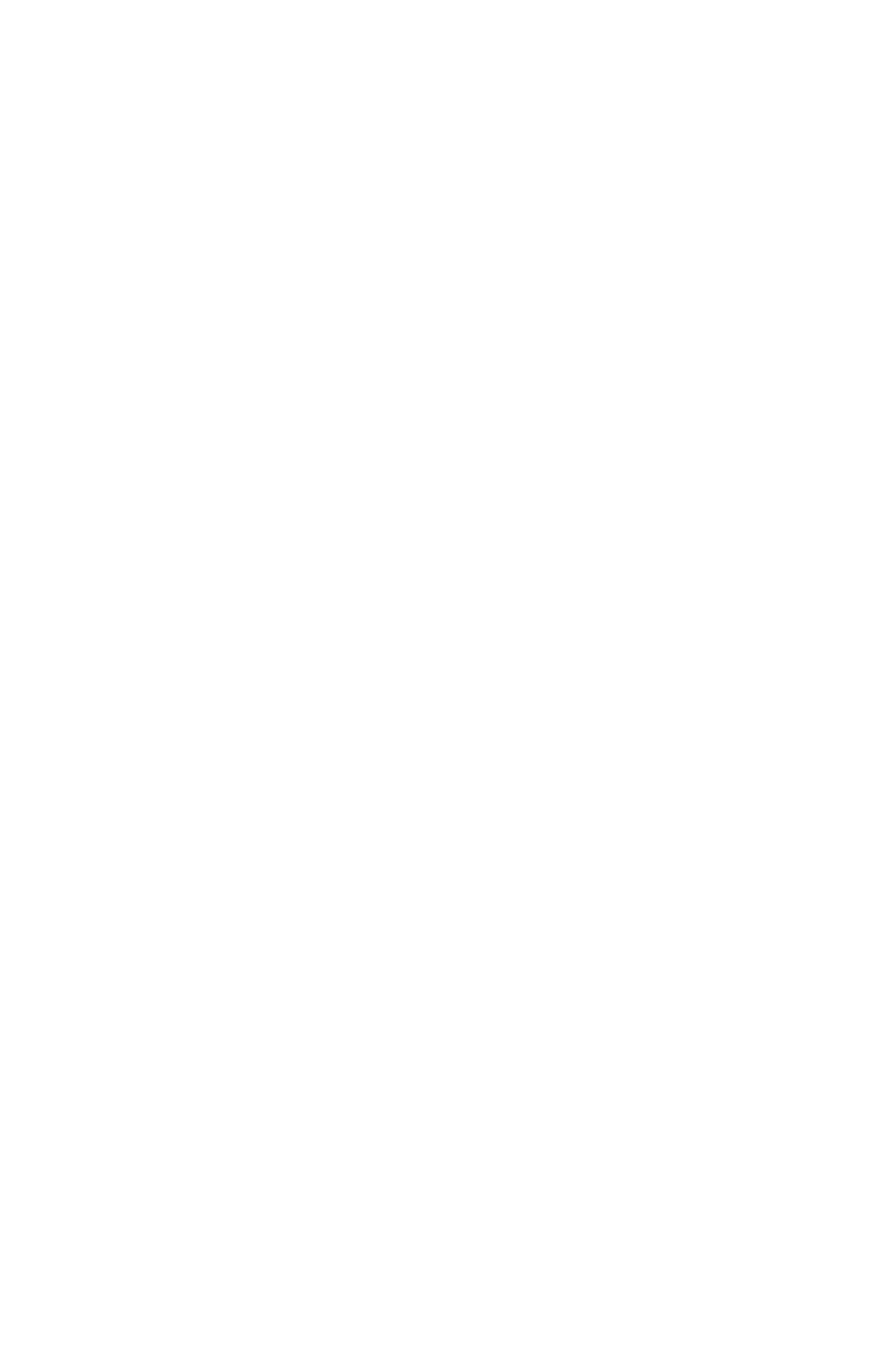# **Contents**

|    | 1. Executive Summary <b>Executive Summary Executive Summary</b>                    |
|----|------------------------------------------------------------------------------------|
|    | Partnerships for forest carbon initiatives. 5                                      |
|    | Technical aspects of forest carbon initiatives 6                                   |
|    | Financing of forest carbon initiatives $\ldots \ldots \ldots \ldots \ldots \ldots$ |
|    | Engagement of local stakeholders in forest carbon initiatives 9                    |
|    | Government involvement in forest carbon initiatives. 10                            |
| 2. |                                                                                    |
|    | Recommendations for developers of forest carbon initiatives                        |
|    |                                                                                    |
|    |                                                                                    |
|    |                                                                                    |
|    | Engagement of local stakeholders 19                                                |
|    |                                                                                    |
|    | Recommendations for policy makers                                                  |
|    | Government policies and legal measures 24                                          |
|    |                                                                                    |
|    |                                                                                    |
|    |                                                                                    |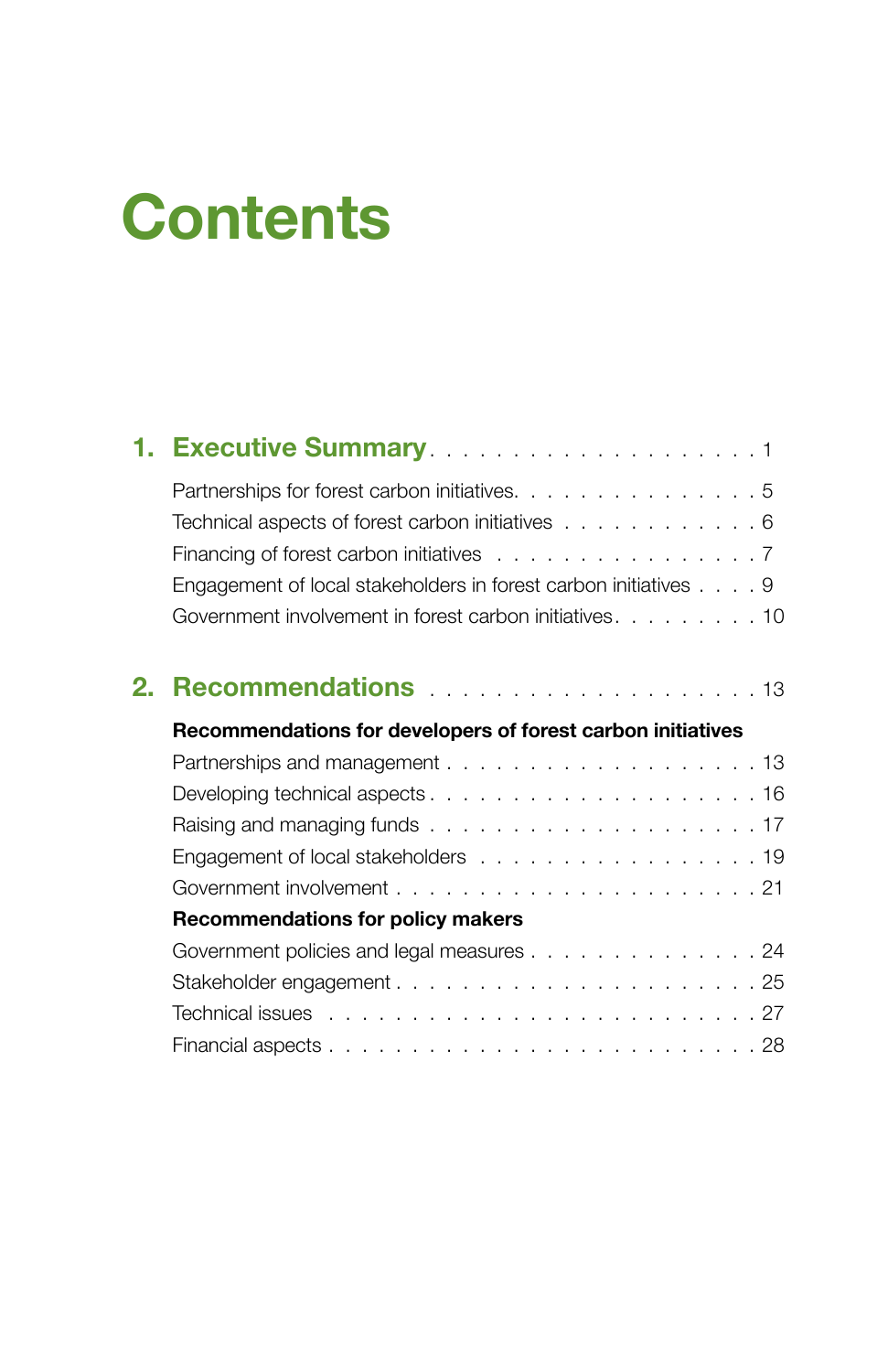

The Tikal archaeological site, located within the Maya Biosphere Reserve, Petén, Guatemala.

Lessons learned from pilot forest carbon initiatives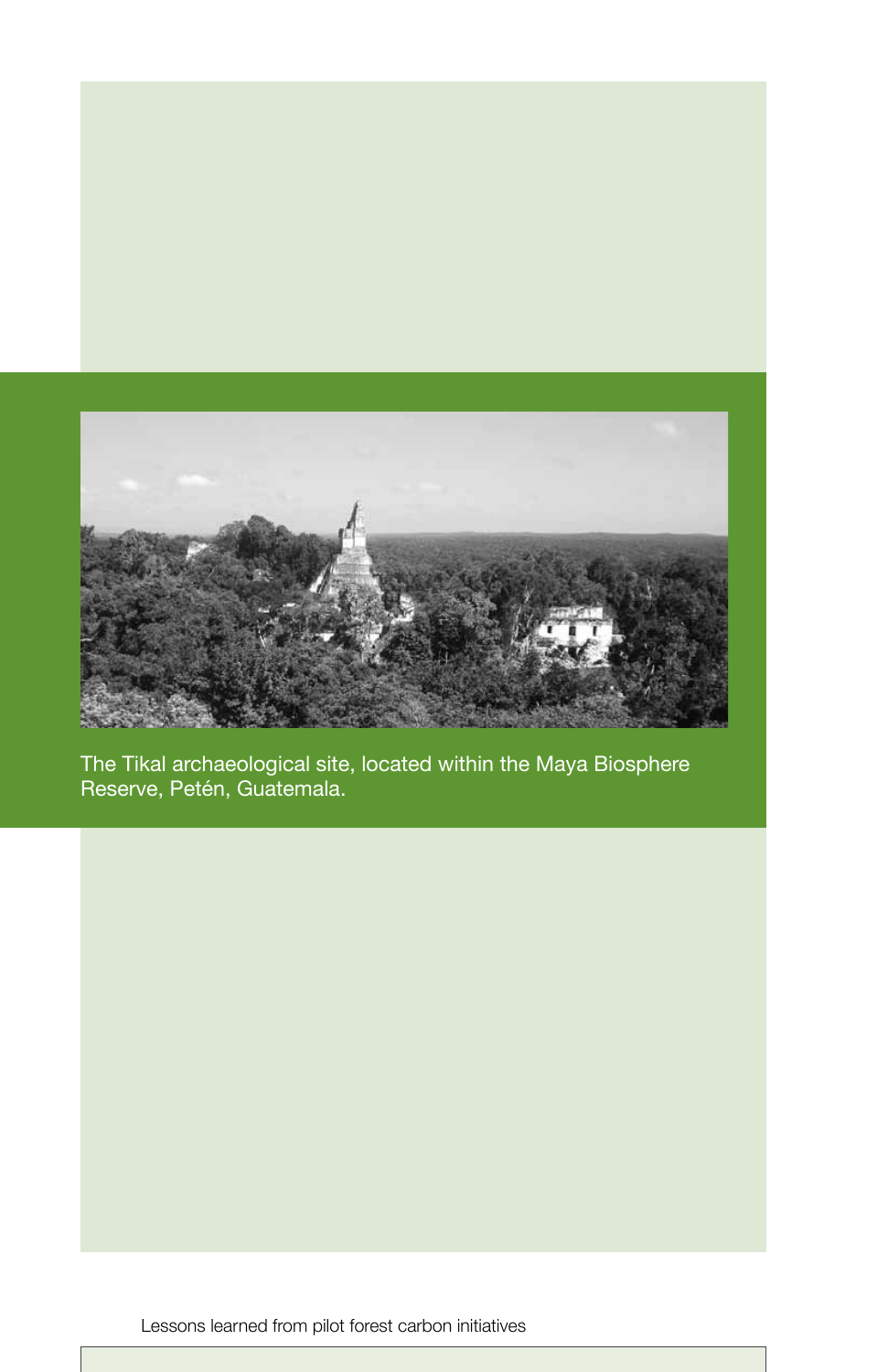## **Executive Summary**

There is now unprecedented global recognition of the urgent need to sharply reduce rates of deforestation and forest degradation to help avert dangerous levels of climate change. At the United Nations climate negotiations in Copenhagen in December 2009, the international community recognized in the Copenhagen Accord "the crucial role of reducing emissions from deforestation and forest degradation and the need to enhance removals of greenhouse gas emissions by forests" and agreed on the need to provide positive incentives for REDD+ (Reducing Emissions from Deforestation and Forest Degradation, plus conservation, sustainable management of forests and enhancement of forest carbon stocks). With this new international mandate to tackle deforestation and forest degradation, there is now an urgent need for detailed guidance on how to design and implement field activities that effectively achieve emissions reductions.

In order to provide preliminary insights into what will be needed to make REDD+ work on the ground, we analyze the experiences of 12 pilot forest carbon initiatives in nine countries (five REDD+ pilot initiatives and seven reforestation activities), in which Conservation International (CI) has been involved as a partner (Figure 1).

The 12 initiatives analyzed include reforestation activities in Brazil, China, Colombia, Ecuador, Madagascar and the Philippines, and site-scale, pilot REDD+ initiatives in Brazil, Guatemala, Madagascar, Mexico and Peru. Located in nine countries and spanning the Asian, Latin American and African regions, these initiatives represent a broad range of geographic, socioeconomic and biophysical conditions and provide a unique opportunity to examine the challenges and opportunities of implementing forest carbon initiatives in different contexts. All 12 initiatives are in their initial stages of design and/or implementation, and provide a window into the early challenges that efforts to implement REDD+ will likely face.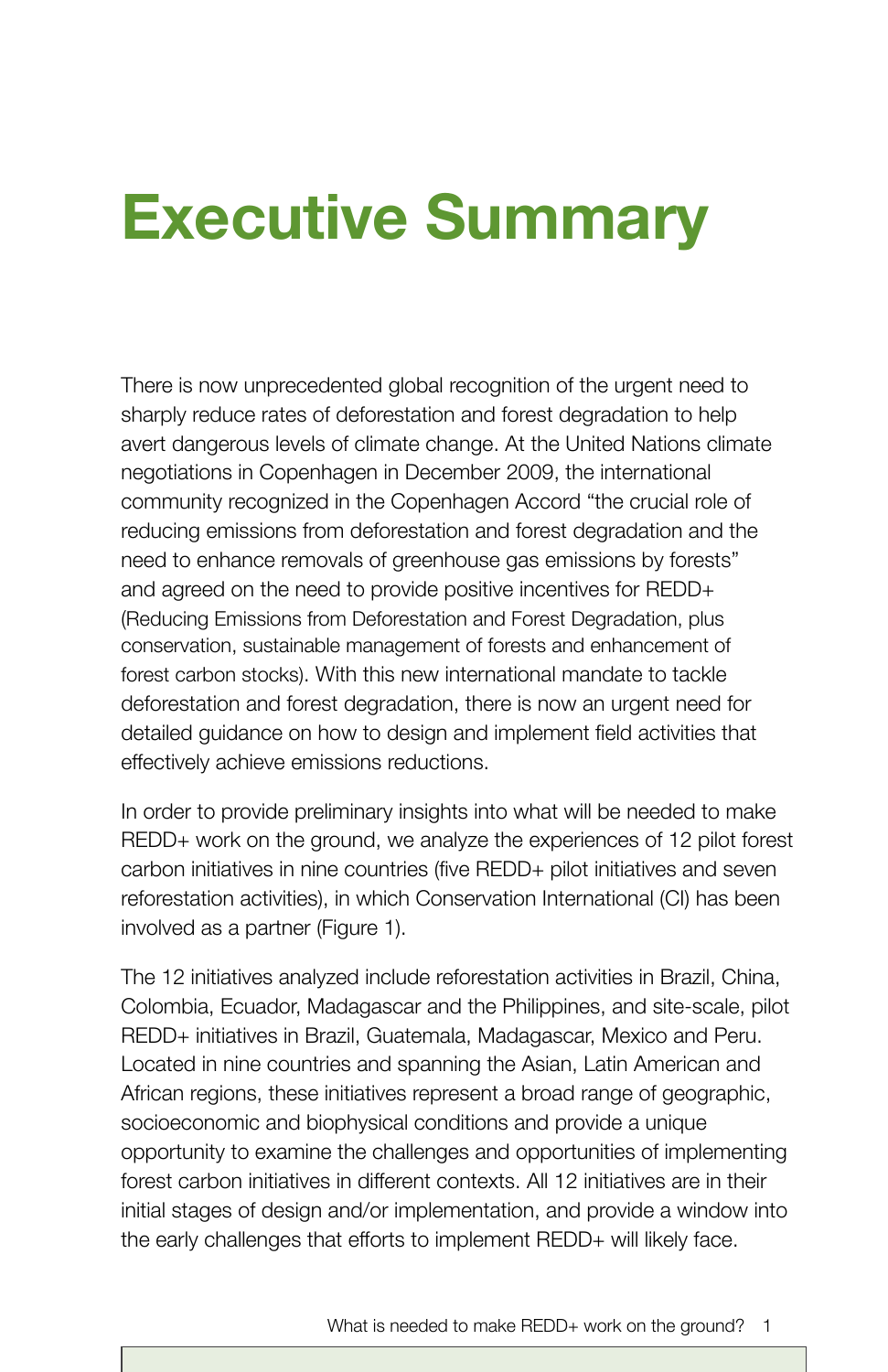

#### **Figure 1. Locations of the 12 forest carbon initiatives surveyed\***

#### **Reforestation Initiatives**

- Bogotá Corridor, Colombia
- 2 ChoCO<sub>2</sub>, Ecuador
- Emas, Brazil
- Muriqui, Brazil
- Quirino, Philippines
- TAMS, Madagascar
- Tengchong, China

#### **REDD+ Initiatives**

- Alto Mayo, Peru
- CAZ, Madagascar
- Maya Biosphere Reserve, Guatemala
- Selva Lacandona, Mexico
- Xingu Basin, Brazil
- Lessons learned from pilot forest carbon initiatives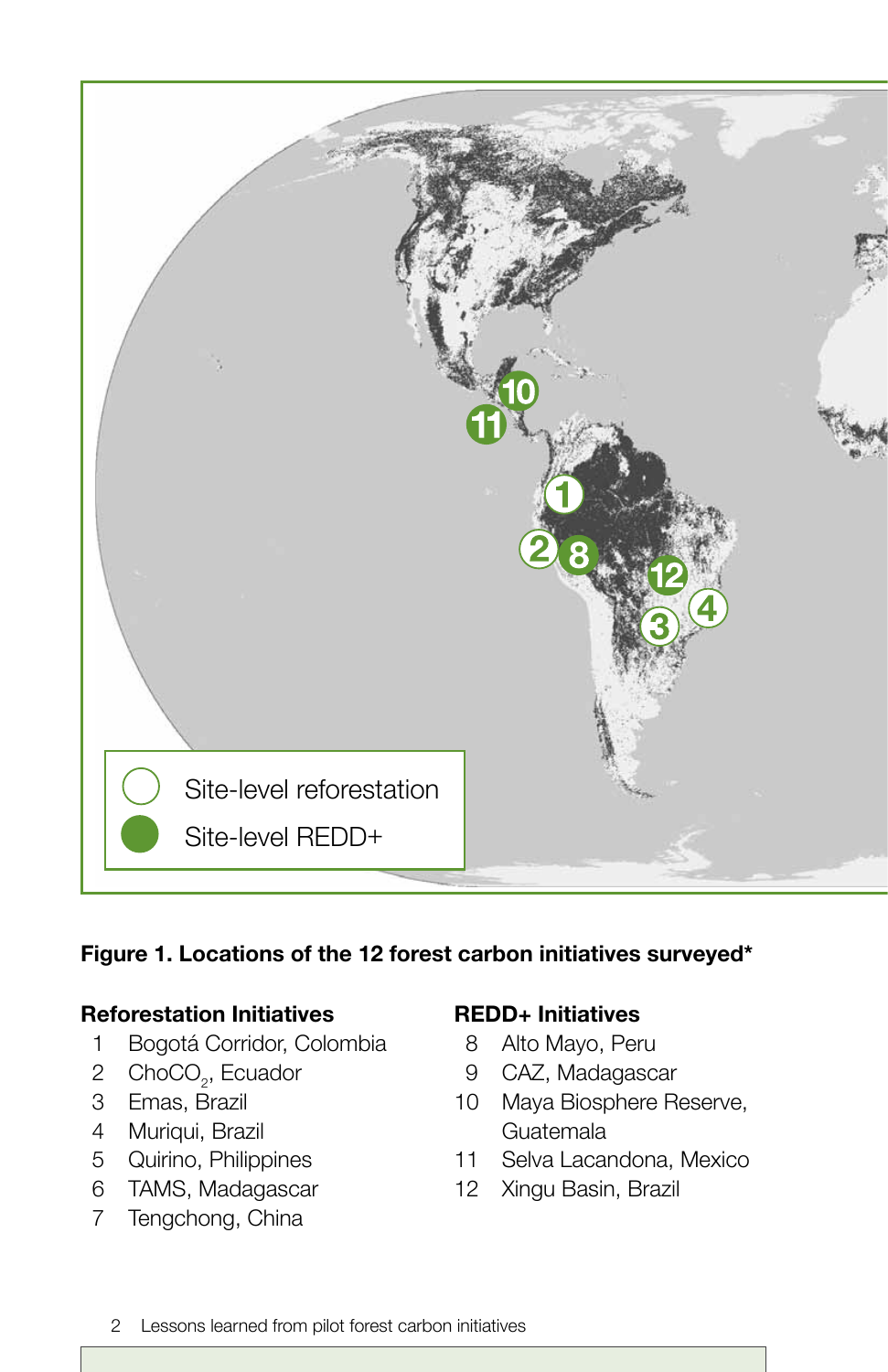

\*Dark grey areas indicate forest cover in the year 2000 (Joint Research Centre, European Commission, 2003. Global Land Cover 2000 database. For complete documentation see: http://bioval.jrc.ec.europa.eu/products/glc2000/ glc2000.php3)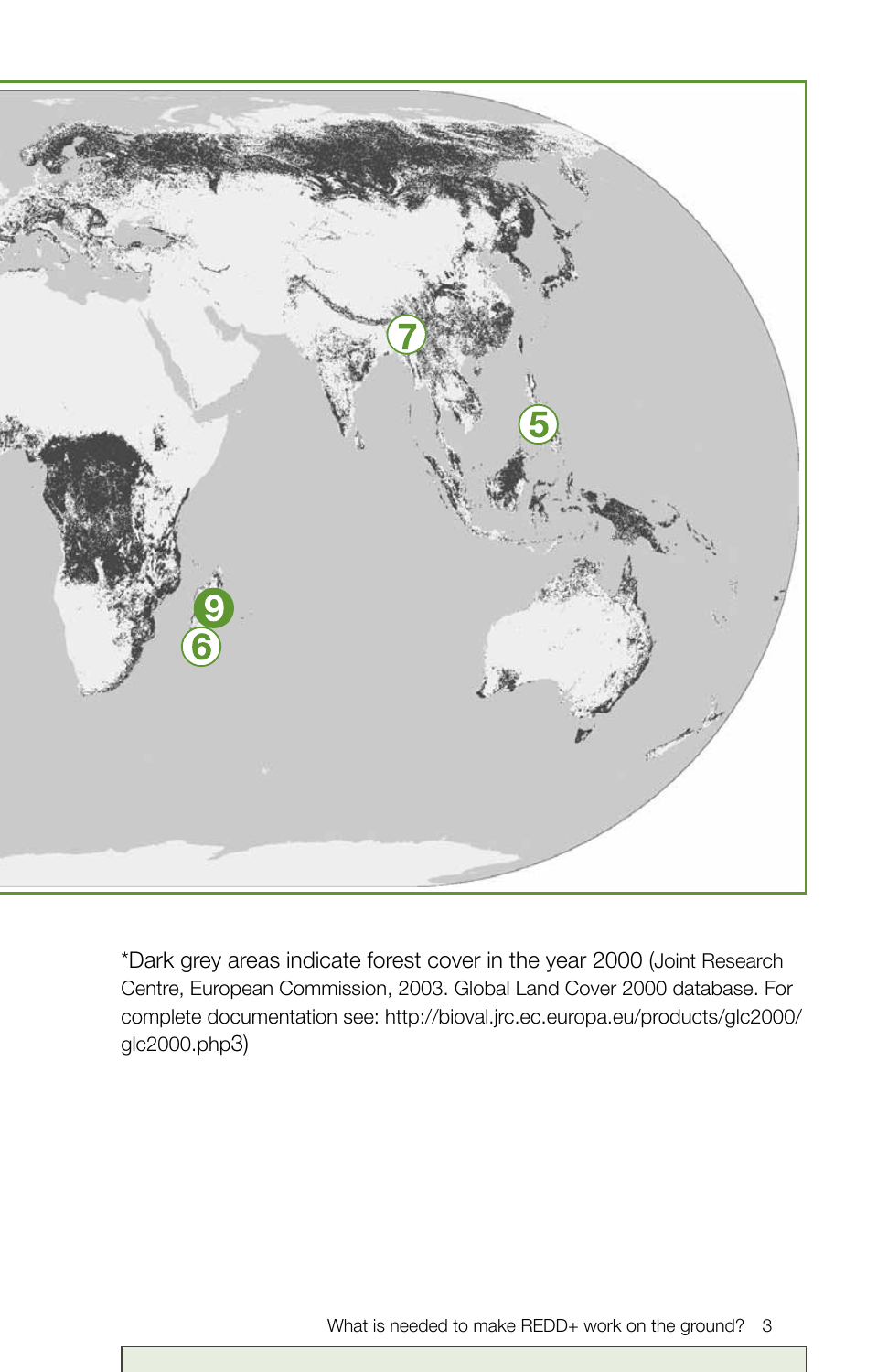We focus our analysis on five main issues that will be critical for success: 1) creating effective on-the-ground partnerships and capacity; 2) ensuring that forest carbon initiatives are backed by rigorous technical and scientific analyses; 3) attracting the needed financial resources for development; 4) successfully engaging stakeholders in project design and implementation; and 5) ensuring active government support to field activities. For each of these issues, we provide an overview of how the 12 forest carbon initiatives have dealt with these issues, and highlight both the challenges and opportunities encountered from the perspective of the project managers and partners involved. In addition, we provide key recommendations to field managers of forest carbon initiatives, as well



CI staff and local partner, Maquipucuna Foundation, during field visit to the ChoCO $_{\tiny 2}$  site, Ecuador.

as to policy makers on how to ensure these activities result in effective on-the-ground emissions reductions. Our analysis is based on the results of detailed surveys (n=124) and interviews (n=86) of project partners and managers, field visits to seven project sites, an expert workshop of approximately 30 CI project managers, as well as detailed analyses of individual case studies. Our insights relate primarily to the initial (design and start-up) stages of the development of forest carbon initiatives, and are based primarily on a project manager's perspective.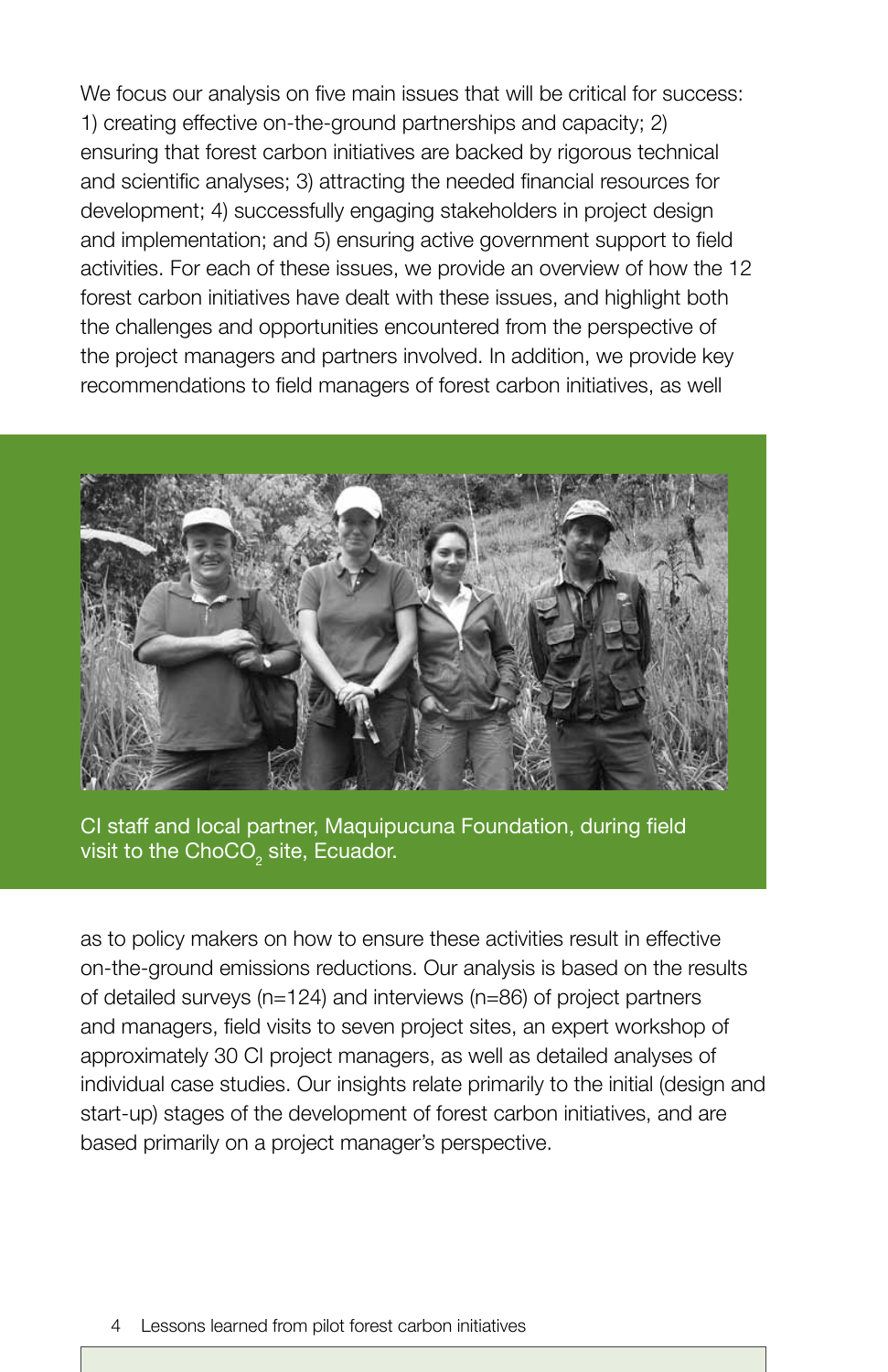### **Partnerships for forest carbon initiatives**

#### **Description of existing partnerships:**

All of the 12 forest carbon initiatives surveyed have created diverse, multidisciplinary partnerships to ensure that they have the necessary skills and expertise to successfully deliver emissions reductions. The size and composition of these partnerships varies greatly, from small partnerships of only three organizations, to complex partnerships of more than 15 organizations, including NGOs, government agencies, local communities, indigenous groups and the private sector. Because most of the partners surveyed had little or no previous experience in forest carbon, the partnerships have often had to recruit additional technical partners or hire outside consultants to help design and implement forest carbon activities. In addition, all of the initiatives have had to dedicate significant time and resources to building capacity on forest carbon issues (both within the partnership and with local stakeholders). Despite these efforts, several of the partnerships still have key expertise gaps, particularly related to legal and financial aspects of forest carbon initiatives.

#### **Factors that have facilitated effective forest carbon partnerships:**

For a forest carbon initiative to be successful, the partnership must include a combination of technical expertise in forestry, biomass measurements and carbon accounting; experience in stakeholder engagement; familiarity with the local conditions; solid project management skills; and detailed knowledge of relevant national and international laws and policies. Beyond the necessary expertise, to be successful, partnerships must also include partners with significant knowledge of the project area and strong credibility with local communities; solid, pre-existing working relationships among project partners; partnerships with organizations that have broad expertise in forest carbon; a common vision for the forest carbon initiatives; the desire to develop multiple-benefits forest carbon initiatives (so that the project delivers more than just carbon); and a strong central partner who coordinates activities, clarifies roles and responsibilities and facilitates communication.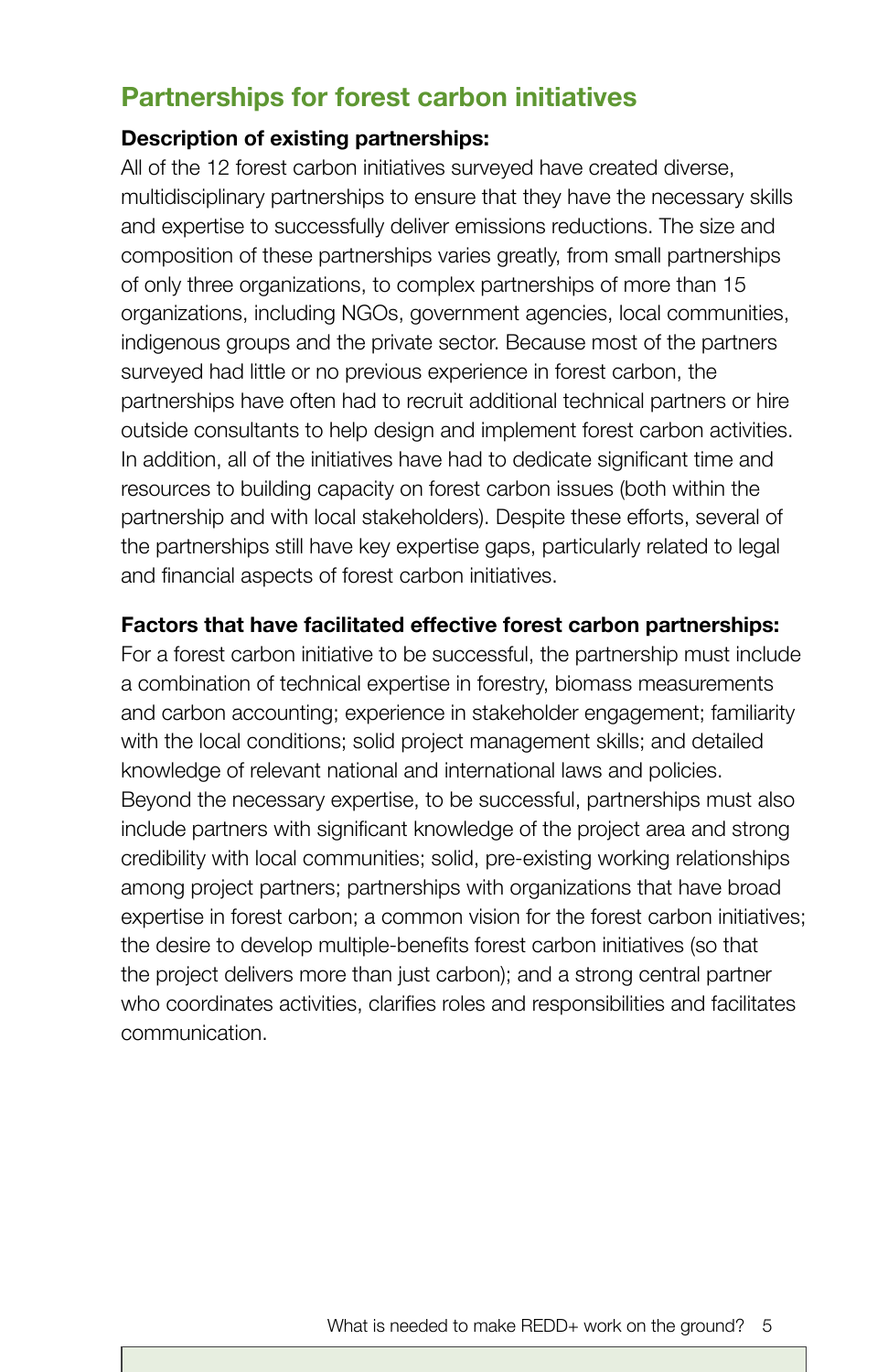#### **Challenges encountered in forest carbon partnerships:**

Some of the common challenges encountered by the 12 forest carbon partnerships in maintaining effective partnerships have included the limited resources that partners have to dedicate to forest carbon activities (especially to stakeholder engagement and training), important gaps in capacity within the partnerships (particularly in stakeholder engagement, and legal and financial issues) and differing levels of expertise and familiarity with forest carbon issues among partners. In addition, in at least two initiatives, the long lag time between the development of the forest carbon initiative and the availability of funding for design and implementation has resulted in some partners losing interest. Some partnerships have also had problems due to the lack of strong leadership, coordination and communication - an aspect which is critical, given the multidisciplinary and novel nature of these initiatives.

## **Technical aspects of forest carbon initiatives**

### **Status of technical work in the 12 initiatives:**

In order to measure the potential mitigation benefits of forest carbon initiatives, a wide range of technical analyses must be undertaken. These include identifying and delineating the project boundaries, assessing the eligibility of lands (for reforestation activities), measuring biomass stocks, conducting analyses of historical land-use change, establishing the without-project emissions scenario along with the expected with-project net emissions benefits and creating a monitoring plan, among others. All 12 of the forest carbon initiatives surveyed have dedicated significant time and resources to this technical work, and have either completed or are in the process of identifying the boundaries of the area(s) where forest carbon activities will take place, estimating the carbon (biomass) stocks in the project area and establishing their emissions baselines. Many of the initiatives have also conducted socioeconomic and land-tenure analyses in order to inform the design of field activities. In most cases, the technical work has been conducted by Conservation International or hired consultants.

#### **Factors that facilitate the development of technical aspects:**

In the 12 initiatives surveyed, several factors have helped facilitate the development of technical activities. Securing solid partners who have previous experience with the technical issues of forest carbon initiatives (such as experience in biomass estimation, application of existing carbon accounting methodologies and development of new methodologies) has been key for ensuring analyses are done in a scientifically rigorous manner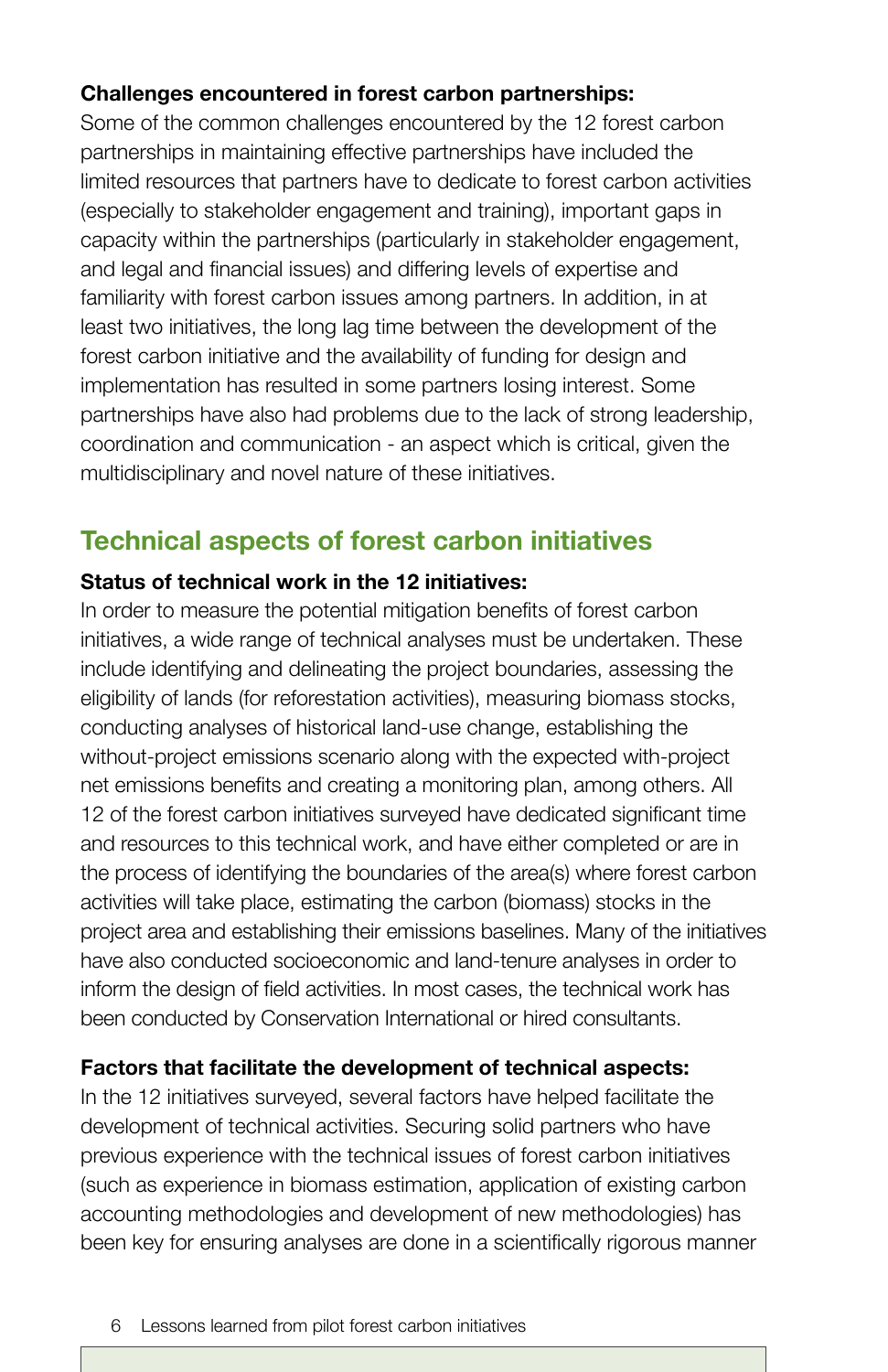and follow the guidelines of the carbon standard(s) applied. In some initiatives, the pre-existing availability of detailed site-specific information on land use, carbon stocks, land tenure and socioeconomic conditions has greatly facilitated project development. Good coordination among partners on technical aspects and previous experience with forest carbon initiatives has also been key.

#### **Challenges encountered in technical aspects:**

The main technical challenges encountered by project managers have been related mainly to obtaining and accessing information necessary for estimating biomass stocks and establishing baselines for carbon emissions. Many initiatives have had difficulties obtaining site-specific and scientifically rigorous data on remote sensing, biomass and deforestation patterns. Another often-cited constraint in reforestation initiatives has been the lack of scientifically rigorous forest inventory data on the silviculture of native tree species within the project area. In addition, the development of carbon baselines for REDD+ initiatives has been hampered by the lack of readily available and approved baseline methodologies. Reforestation initiatives have faced additional challenges related to identifying which lands were eligible for reforestation activities under the carbon standard applied.

## **Financing of forest carbon initiatives**

#### **Status of financing of the 12 forest carbon initiatives:**

Forest carbon initiatives usually require significant up-front funding to cover the costs of project development, implementation and monitoring, before being able to access sources of finance through the carbon market. Securing this funding can be one of the most challenging activities for project development. The 12 initiatives analyzed in this report have relied on a variety of different funding sources that include a mixture of philanthropic donations—usually from multiple donors—carbon finance and government support. However, obtaining a steady flow of project financing has been difficult, and several initiatives have experienced delays in project development or implementation due to the lack of continuous funding.

#### **Factors that facilitate the financing of forest carbon initiatives:**

A variety of factors have facilitated fundraising for forest carbon initiatives. All of the forest carbon initiatives have been specifically designed to provide environmental and social co-benefits, in addition to climate benefits, which have proved helpful in attracting donor and investor interest. Demonstrating that the forest carbon initiatives are scientifically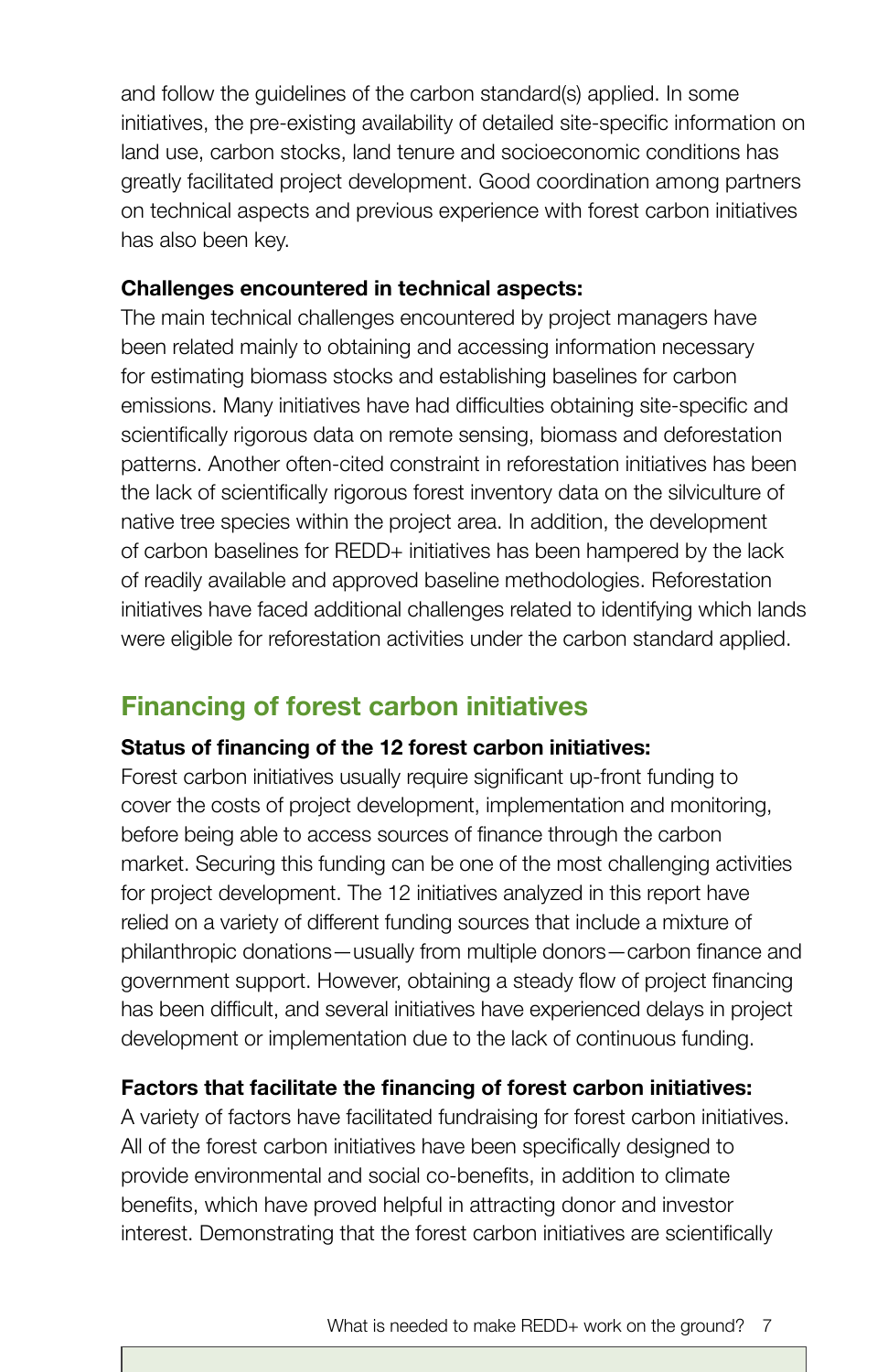rigorous, well-designed and backed by strong technical expertise has also encouraged investment. In a few cases, the development of small-scale pilot initiatives (such as small-scale reforestation activities) has similarly attracted investors, by showing how things will work on the ground, proving that activities are viable and providing experience for scaling up implementation. Some initiatives have also leveraged additional funding by conducting feasibility studies that can be used to attract donors or investors, or by partnering with other organizations that are interested in providing supplementary finance for reforestation and forest carbon activities. Developing forest carbon initiatives in areas where partners already have a track record of working successfully with local communities has also reassured donors about the potential success of initiatives and led to greater support.



Stakeholder engagement meeting in the Alto Mayo REDD+ initiative, Peru.

#### **Challenges with obtaining financing:**

Despite the fact that all 12 forest carbon initiatives have secured some funding for project development, fundraising is still a key challenge. Almost all of the projects have had difficulties obtaining sufficient up-front funding to cover the high costs of initial project design. Another challenge has been ensuring the continuity of funding to support ongoing field activities, stakeholder engagement processes and project monitoring and to maintain project momentum. Another limitation is that the projected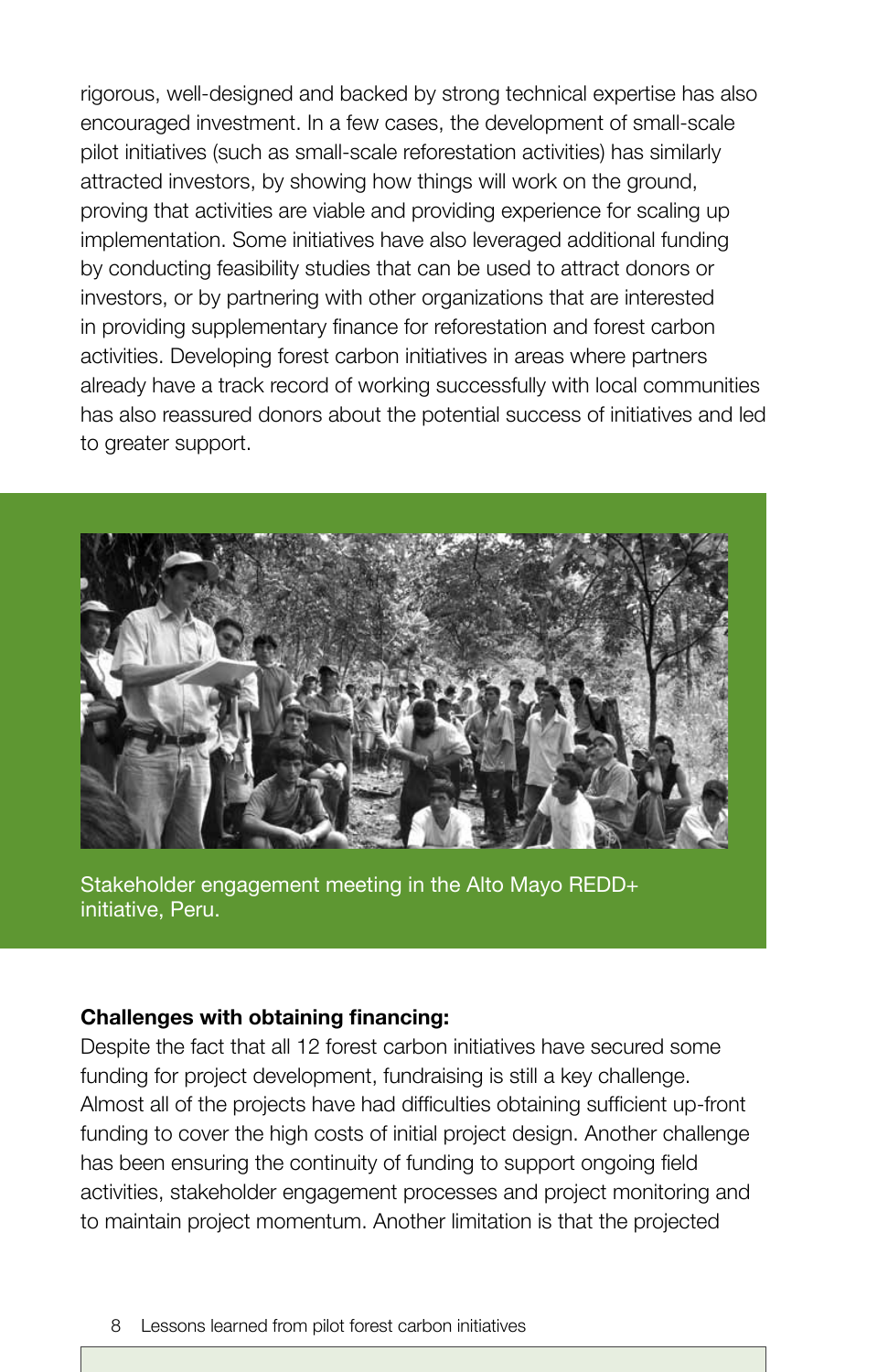amount of carbon revenue that will be generated from the forest carbon activities is not always sufficient to cover the entire design, implementation and transaction costs of setting up the initiatives (including the development of the Project Design Document and certification). The high costs of non-technical activities (such as local stakeholder engagement, government outreach, communication and training) have also significantly elevated project costs, making them less appealing for potential carbon investors and/or donors.

### **Engagement of local stakeholders in forest carbon initiatives**

#### **Status of stakeholder engagement in the 12 initiatives:**

The success of forest carbon initiatives depends heavily on the effective engagement and support of local stakeholders. All of the forest carbon initiatives surveyed in this report have already invested considerable time and resources in engaging local stakeholders (including communities and other landowners living in or adjacent to the project areas) through ongoing community meetings, field visits and training workshops.

#### **Factors that have facilitated stakeholder engagement:**

One of the main factors that has helped motivate local stakeholders to participate in forest carbon initiatives has been the potential to receive direct benefits from the reforestation or forest conservation activities. The most important perceived benefits include prospective increases in income from carbon revenues, sustainable livelihoods activities and employment related to the project. Other attractions include the possibility of learning new skills through training events or workshops, support in complying with environmental laws and the potential that the project might help clarify land-tenure. In many of the initiatives, stakeholder engagement is high when there are good, existing relationships between the forest carbon partners and local communities, indigenous peoples and other landowners, a clear understanding of the local context and a successful track record with other environmental activities. In some sites, stakeholder engagement has been greatly facilitated by the presence of key local leaders who have promoted the initiative, or by the existence of formal or informal social structures (such as local farmer associations), which have been instrumental in obtaining stakeholder support.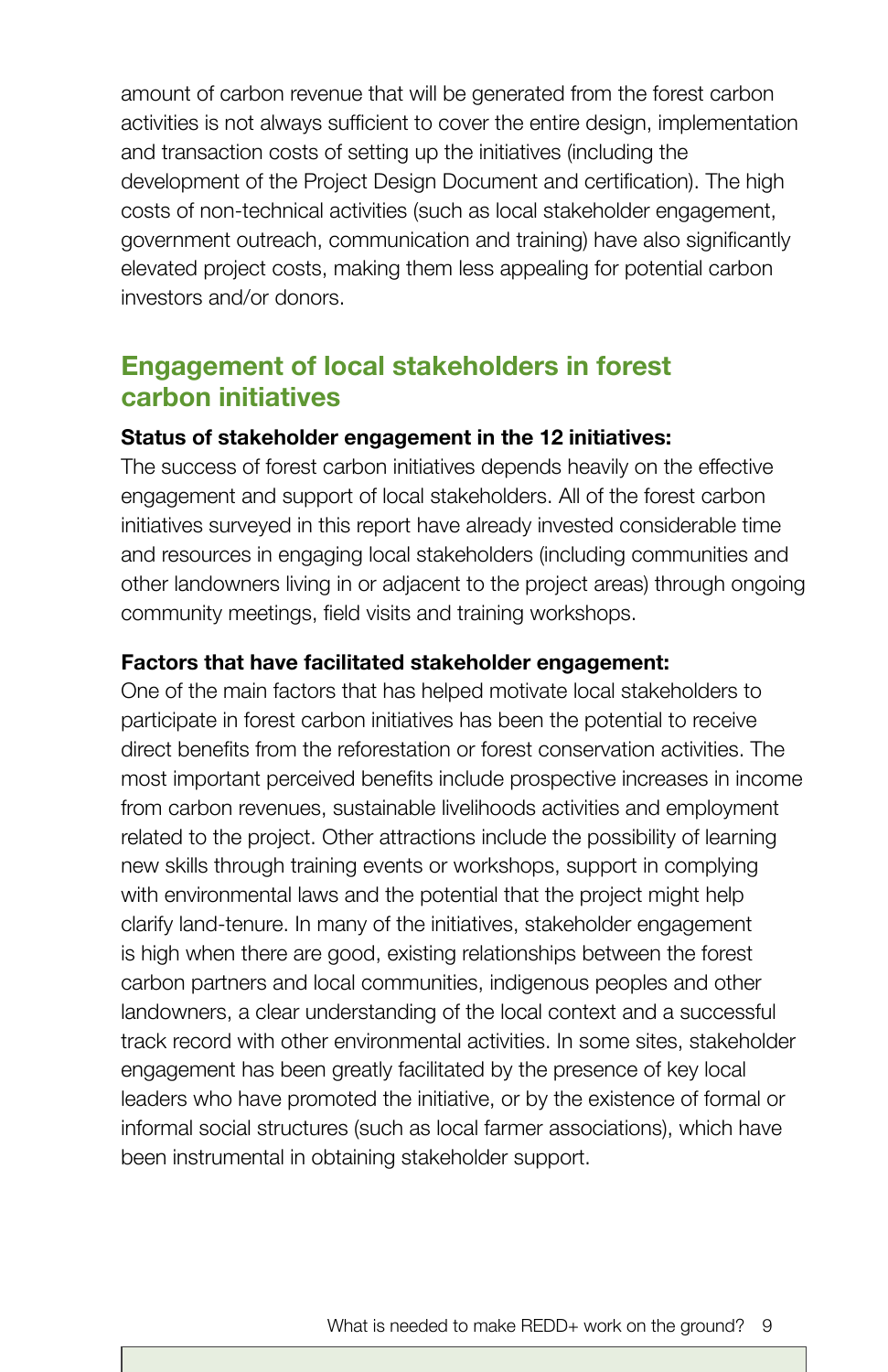#### **Challenges encountered with stakeholder engagement:**

Over one-third of survey respondents indicated that local stakeholder engagement was one of the most difficult aspects of developing forest carbon initiatives, due to the need to gain commitment and support over the long (>20-year) lifetime of the initiative, the difficulty of ensuring local stakeholders receive tangible benefits in the short term and the need to conduct extensive outreach, training and negotiations with often large numbers of stakeholders. One of the most commonly mentioned challenges has been how to clearly explain forest carbon initiatives to local stakeholders, how to articulate the potential benefits—and risks for participants and how to manage stakeholder expectations. In addition, the long time horizon (sometimes several years) between project start and the delivery of certain benefits was found to be a challenge. Many of the initiatives had underestimated the amount of time and resources needed to contact, engage and train local stakeholders and have often underresourced these components. Several initiatives have also had difficulties in reaching stakeholders or organizing activities with groups, either due to the remoteness of communities, the large number of stakeholders or the presence of local stakeholders who were illegally settled in the site. Working with illegal settlers in the project area, who were in violation of some type of environmental code, or had previous negative experiences working with conservation projects made engagement more difficult because of their distrust of government or NGOs.

## **Government involvement in forest carbon initiatives**

#### **Description of government involvement in the 12 initiatives:**

Governments can play an important role in supporting the development and implementation of forest carbon activities by endorsing initiatives, providing funding and/or technical support, facilitating access to information, ensuring political support, creating legal mechanisms and policies that facilitate forest carbon activities and integrating initiatives into national development strategies and programs. All 12 of the forest carbon initiatives surveyed have received some level of government support, either at the local, regional/state or national level, and 10 of the initiatives have received government support at multiple levels. The type of support provided by governments has varied across initiatives. All have received some kind of technical support, and most have received help in identifying and engaging local stakeholders. In roughly half of the initiatives, governments have also provided important political support through official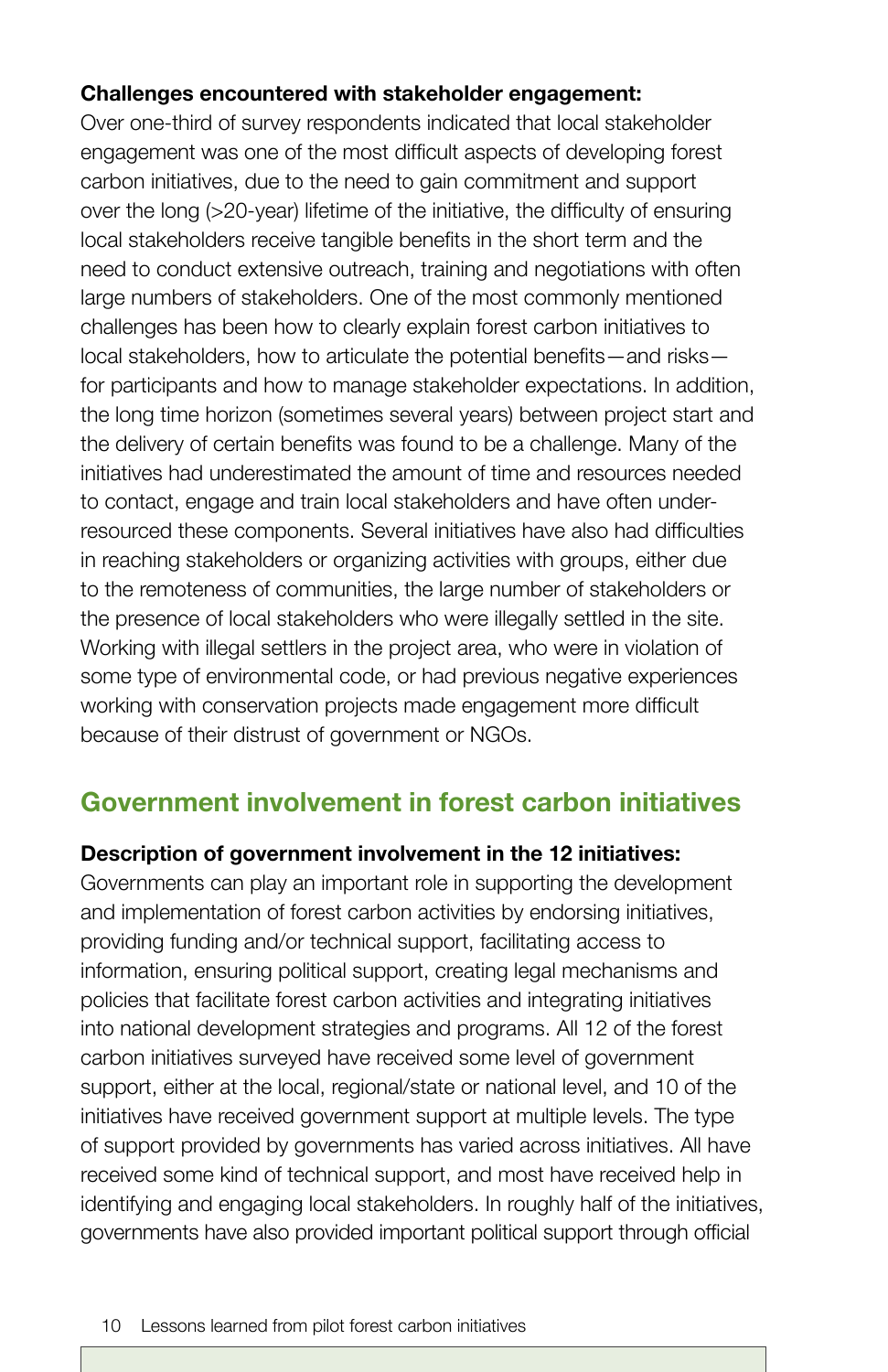endorsement or promotion of the initiatives in national strategies. A subset of initiatives has also received direct support through governments providing human resources, government infrastructure and, in a few cases, funding.

#### **Factors that have facilitated effective government involvement:**

A variety of factors have been important to obtaining government support and involvement in forest carbon initiatives. A key factor has been the preexistence of good relationships between partners and the government and the willingness of high-level or key government officials to champion the initiatives within the government and abroad. The initiatives have also been generally well-supported by governments due to their interest in building capacity and expertise with forest carbon initiatives, and REDD+ more generally, and their interest in participating in training and pilot activities. Governments have also supported forest carbon initiatives as a means of furthering existing conservation and rural development policies, and as a way of obtaining important co-benefits such as biodiversity conservation, water provision and enhanced food security.

#### **Challenges encountered in working with governments on forest carbon initiatives:**

Although governments have been generally supportive, all of the forest carbon initiatives have periodically encountered challenges in working with governments on forest carbon activities. These challenges have arisen primarily due to the lack of clear climate change policies and regulations to guide the design and implementation of forest carbon activities, particularly REDD+, and the lack of clarity around carbon rights. In roughly half of the initiatives, the lack of clear land tenure and land-use rights have also been a critical barrier. Another common challenge has been the lack of integration of forest carbon activities with broader government strategies and programs that affect forestry and land use (e.g., rural development policies, agricultural policies and infrastructure programs), often resulting in conflicting land-use outcomes. Other common constraints have been the lack of government experience and capacity on forest carbon activities and the subsequent need for significant training and capacity-building due to the rapid turnover of government staff, the lack of sufficient public financial resources to support forest carbon activities and in, some cases, challenges with slow government procedures, limited communication and inconsistent political support.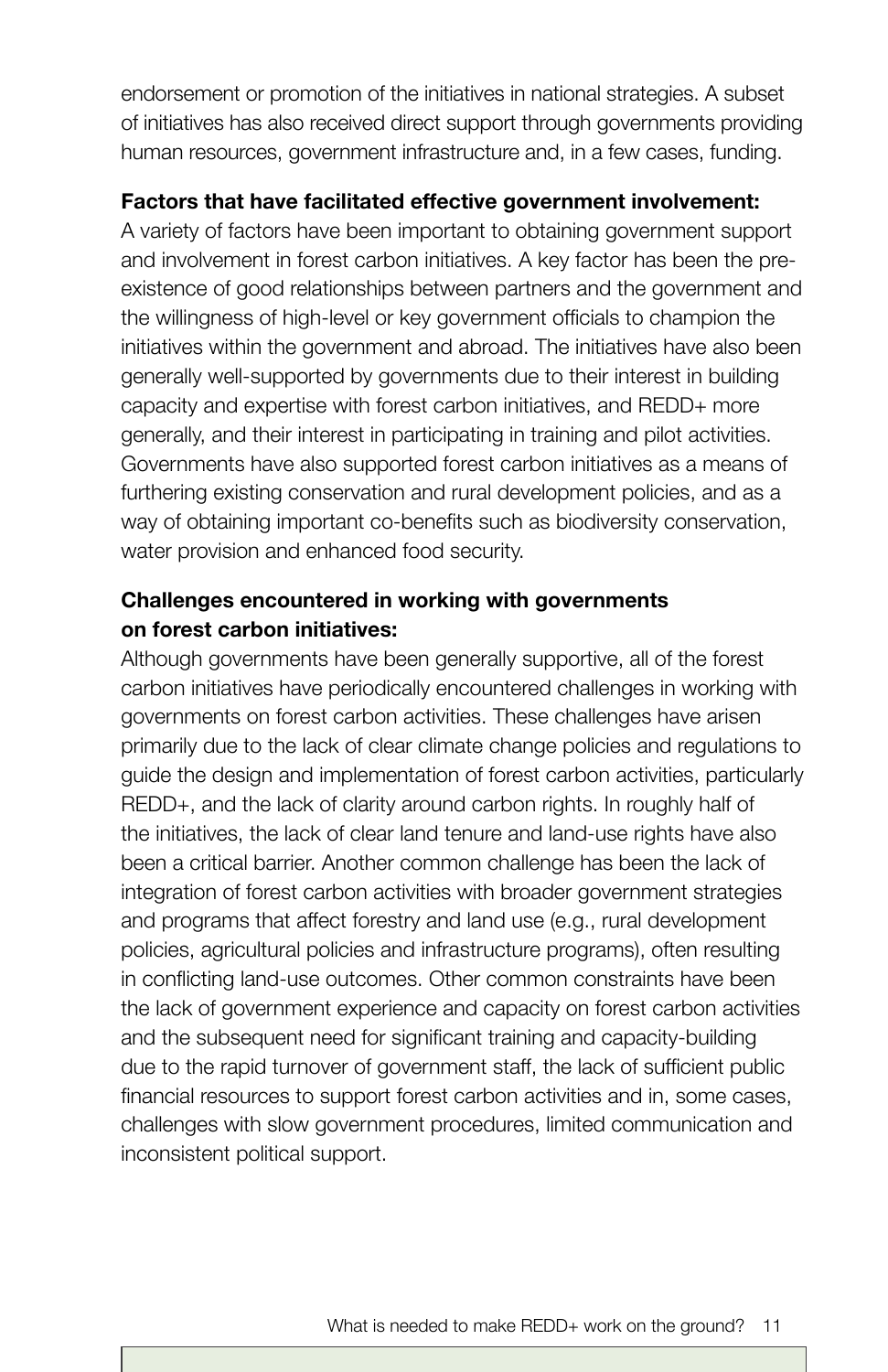

Training members of the local community in forest inventory techniques, Selva Lacandona, Mexico.

12 Lessons learned from pilot forest carbon initiatives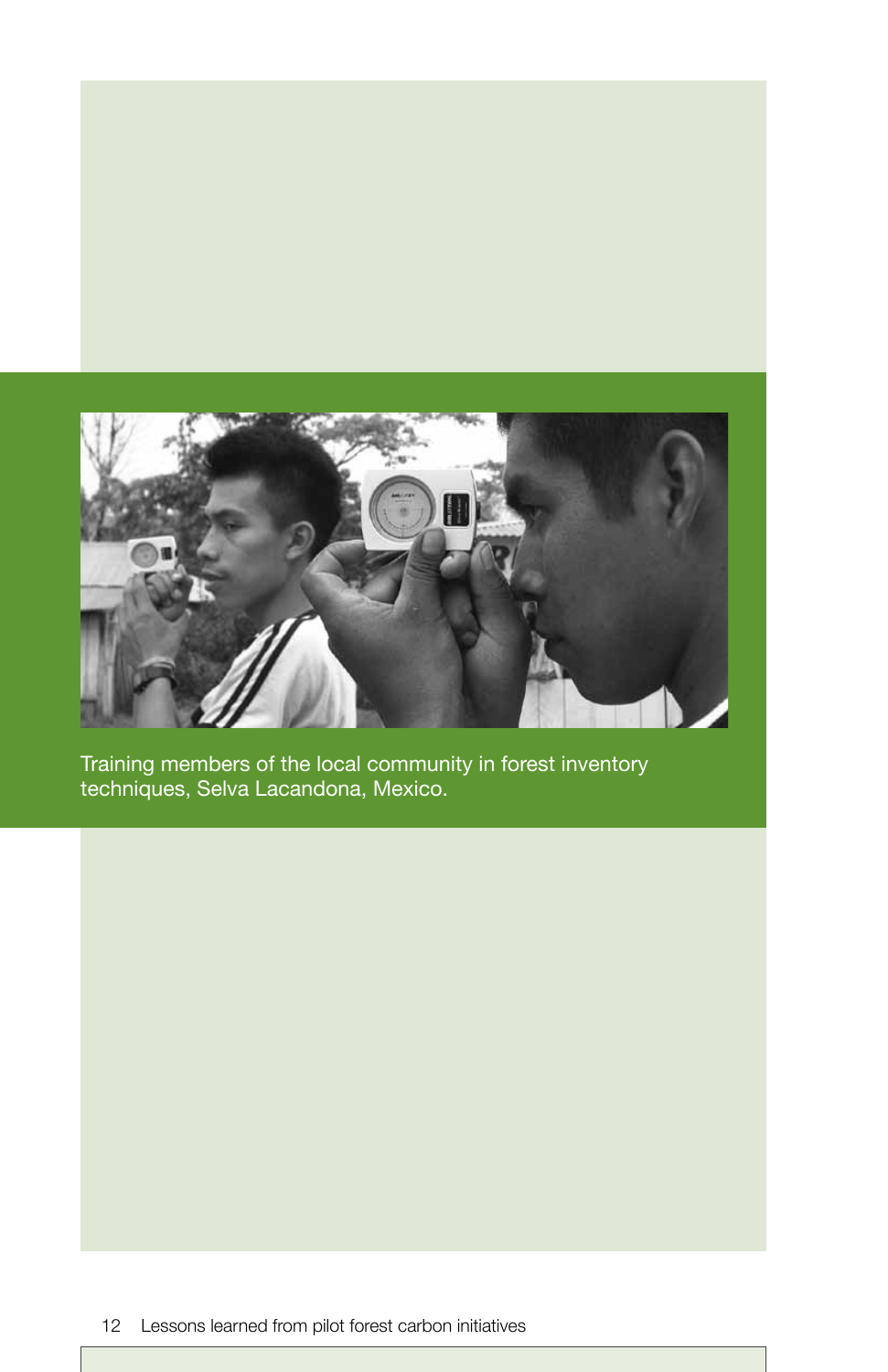## **Recommendations**

## **Recommendations for developers of forest carbon initiatives**

On the basis of the challenges and enabling factors identified in the previous sections, here we provide a list of key recommendations for designing, developing and managing site-level forest carbon activities. Our list is not exhaustive, but instead highlights issues which are central to the success of both reforestation and REDD+ initiatives. Since most of the forest carbon initiatives included in this report are still in their initial phases of development, most of these recommendations pertain to the early stages of reforestation and REDD+ initiatives. It is likely that additional challenges and recommendations will arise in later stages during full implementation.

## **Partnerships and management**

- **Establish a strong, experienced and multi-disciplinary team to guide the forest carbon initiative,** including technical expertise in forestry, biomass measurements and carbon accounting; experience in local stakeholder engagement; familiarity with the local context; solid project management skills; the ability to create good relationships with government officials; and detailed knowledge of relevant national and international laws and policies. Ensuring sufficient expertise on social issues is as important as ensuring good technical skills.
- **Involve partners who have extensive experience in local stakeholder engagement** and have already worked successfully with communities and/or indigenous peoples in the area where reforestation or REDD+ activities will be undertaken, as their familiarity and good track record will provide important credibility and facilitate

What is needed to make REDD+ work on the ground? 13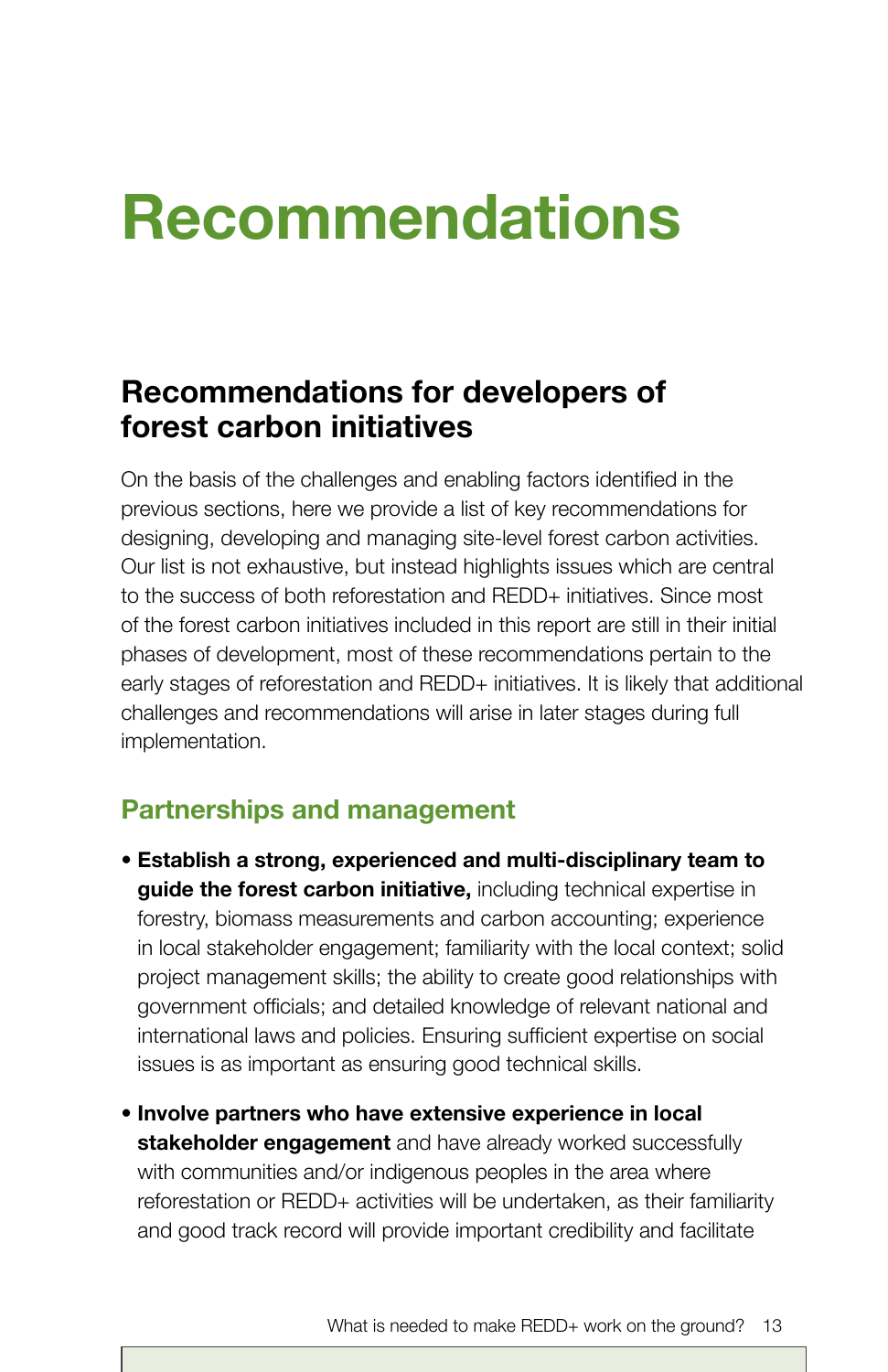field work. Where appropriate, involve indigenous peoples and/or local community representative organizations as partners in project design and implementation. Such direct involvement increases ownership and credibility of the project among local stakeholders, and brings local knowledge and expertise which could increase the chances of success over the long term.

• **Strive for a simple partnership structure, opting for a manageable number of partners.** The optimum number of partners will vary according to the size and complexity of what the initiative is trying to accomplish. However, simple structures (and small, well-defined partnerships) generally facilitate decision making, communication and coordination.



Field visit to the Mantadia national park, as part of a Forest Carbon Project Development workshop in Madagascar.

**• Identify a "central partner" to coordinate activities, manage the initiative and keep other partners informed of progress and problems.** This central partner must be technically strong, understand all aspects of the forest carbon initiative (policy, technical issues, stakeholder engagement, field activities) and have sufficient capacity and resources to lead the initiative. The central partner must have strong management capability, including the ability to maintain the integrity of project finances and to clearly and transparently manage processes such as contract management and donor/investor reporting. The central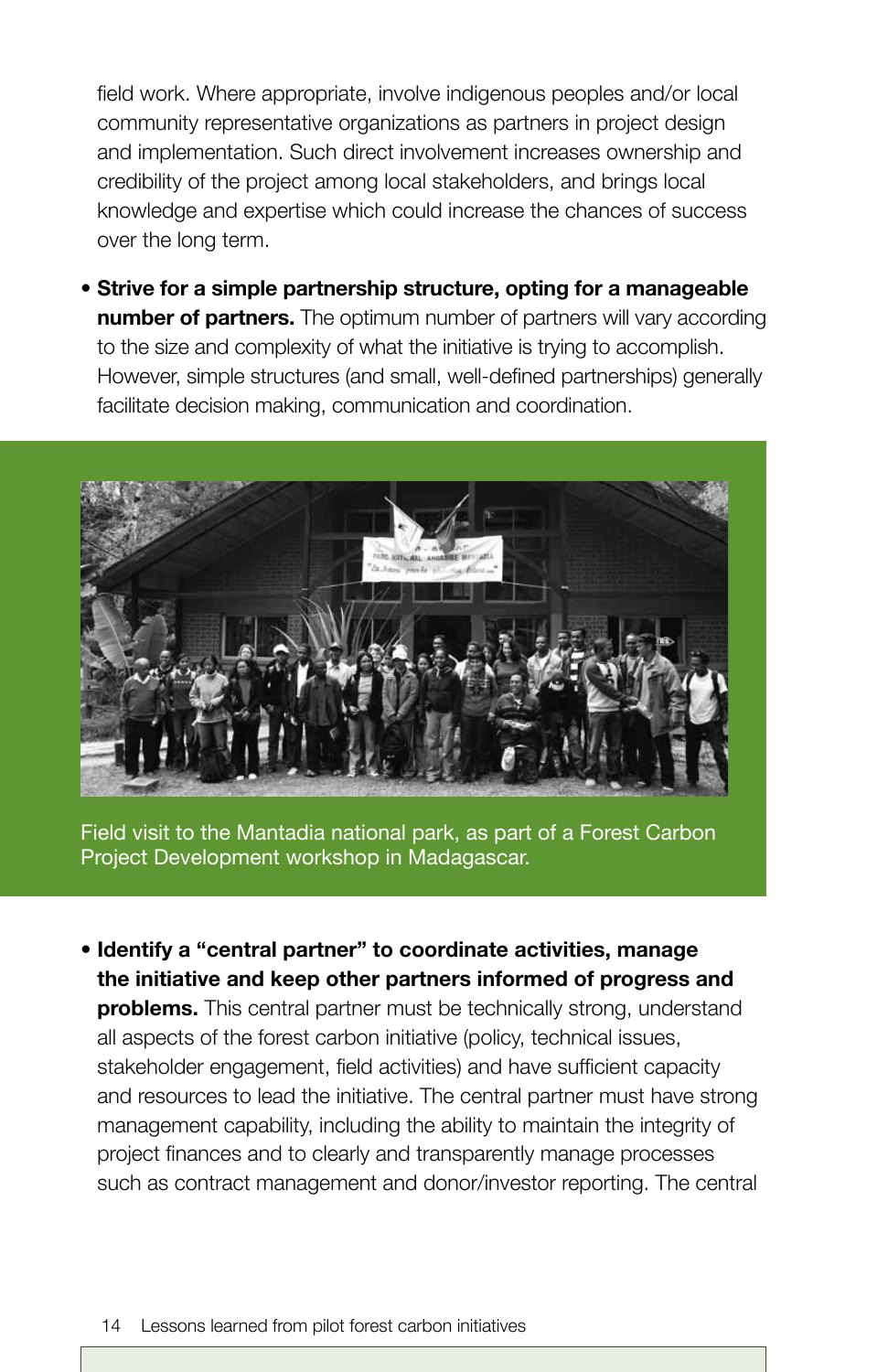partner may change over the course of the project's lifetime; however, it is critical to maintain continuity, especially during the design and early implementation phases.

- **Build on successful pre-existing partnerships and relationships** to ensure confidence among partners and local stakeholders and create a culture of trust and collaboration. Since carbon initiatives are complex and novel, and will continue for at least 20 years, partners need to be comfortable in working with each other over the long term.
- **Establish a clear vision of what the forest carbon initiative aims to achieve, and ensure partners and stakeholders agree with these goals.** In addition to establishing clear mitigation goals (e.g., the number of hectares reforested or hectares of forest protected from deforestation), partners should also discuss and agree on the initiative's goals in terms of co-benefits, such as biodiversity conservation and poverty alleviation, since many partners may have a strong interest in such outcomes.
- **Clearly specify the roles and responsibilities of each partner within the forest carbon initiative, and formalize this structure through appropriate agreements and contracts.** Ensure that all partners understand how their "components" relate to the activities of other partners, what outcomes are expected and what their roles are in ensuring the successful delivery of these outcomes, and that partners have the necessary skills and knowledge to be active participants.
- **Assess capacity and knowledge of all partners at the beginning of the initiative to determine key capacity gaps and training needs on forest carbon issues, and create a training program to meet those needs.** While partners do not need to become experts on all technical issues, they should be familiar with the basic concepts of forest carbon and clearly understand how these initiatives work.
- **Create a detailed strategy for communication and coordination among partners** that ensures regular meetings and communication channels, establishes mechanisms (e.g., weekly or monthly meetings or site visits) for regular feedback from the field, facilitates decision making and problem solving, ensures a constant presence in the field and provides sufficient training to both partners and stakeholders and allows for adaptive management.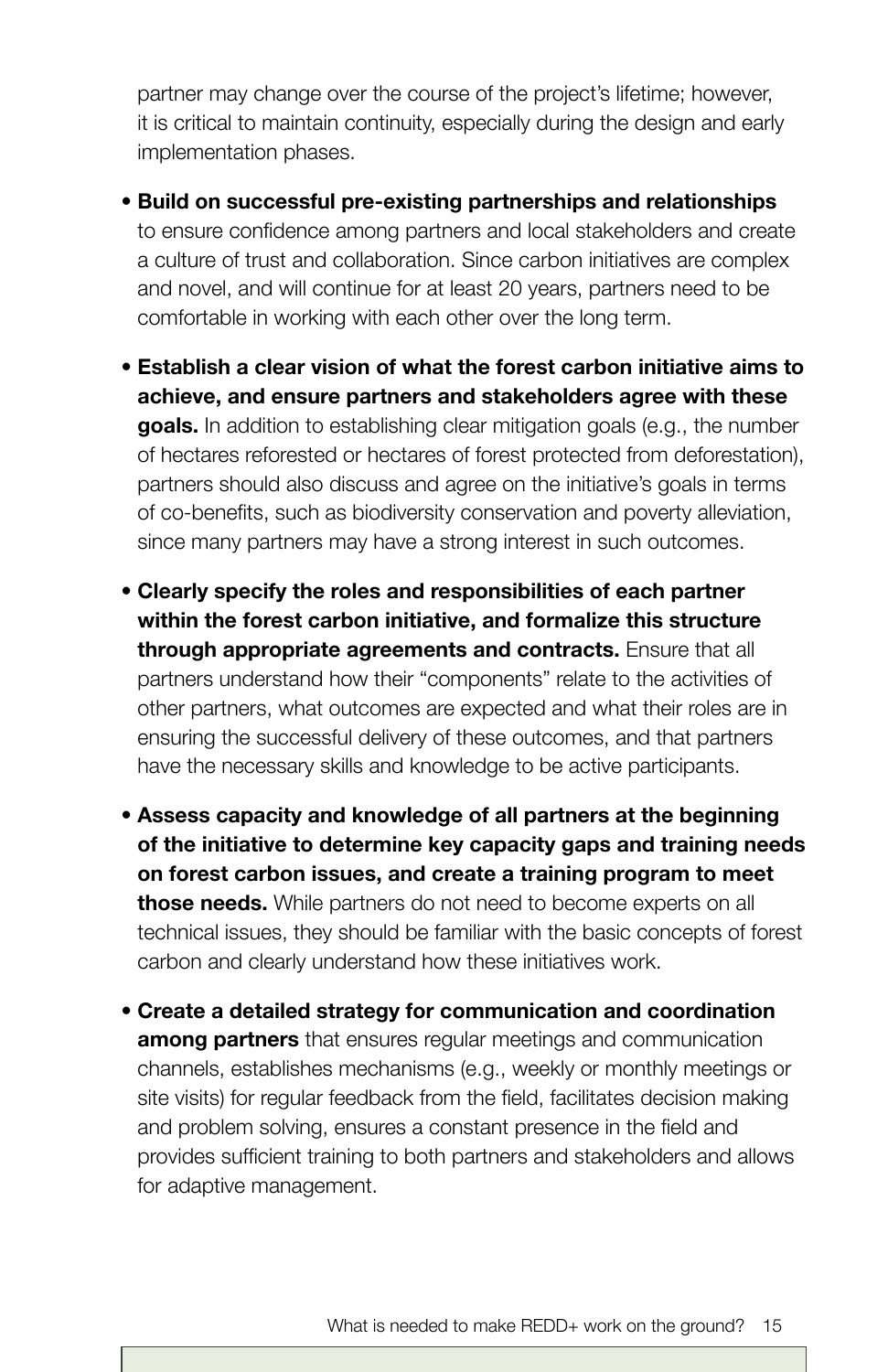## **Developing technical aspects**

- **Use the best available expertise to conduct the technical aspects of forest carbon initiatives (e.g., biomass estimates, deforestation analyses, baseline establishment and calculation of emissions reductions) and to write the Project Design Document (PDD), to ensure scientific rigor and credibility.** Technical experts should be familiar with UNFCCC procedures, IPCC Good Practice Guidelines for LULUCF and CDM or REDD+ methodologies, be aware of the requirements of different certification schemes (e.g., the Clean Development Mechanism, Voluntary Carbon Standard and Climate, Community and Biodiversity Standard etc.) and have detailed knowledge of the project site and context.
- **Prior to beginning project design, identify, collect and systematize all biophysical and socioeconomic data available for the region where forest carbon activities will take place,** including satellite imagery, land-use data, biomass data, information on land-use changes, drivers of deforestation, land tenure and socioeconomic information on stakeholders.
- **Identify any key information gaps which may require additional data collection and establish a process for obtaining this information within a realistic time frame, considering it may require extensive field work.** Integrate and coordinate this process within the broader project management work plans. In addition, create and regularly update a detailed database of all project-related information (including new information generated by the project) to facilitate data management, PDD development and validation/verification.
- **Carefully determine which certification standards, methodology and/or approach (project or programmatic) is most appropriate for a given forest carbon initiative,** taking into account differences in data requirements, land eligibility criteria, government involvement, technical difficulty, auditing processes and attractiveness for donors and investors. Where possible, adopt or adapt existing methodologies, rather than creating new methodologies (which is costly, difficult and time-consuming). In addition to certifying the social and environmental benefits of their initiatives through the CCB Standards, project developers should strive to adhere to a rigorous carbon accounting standard, such as the CDM or the VCS, to ensure credibility of the emissions reductions generated.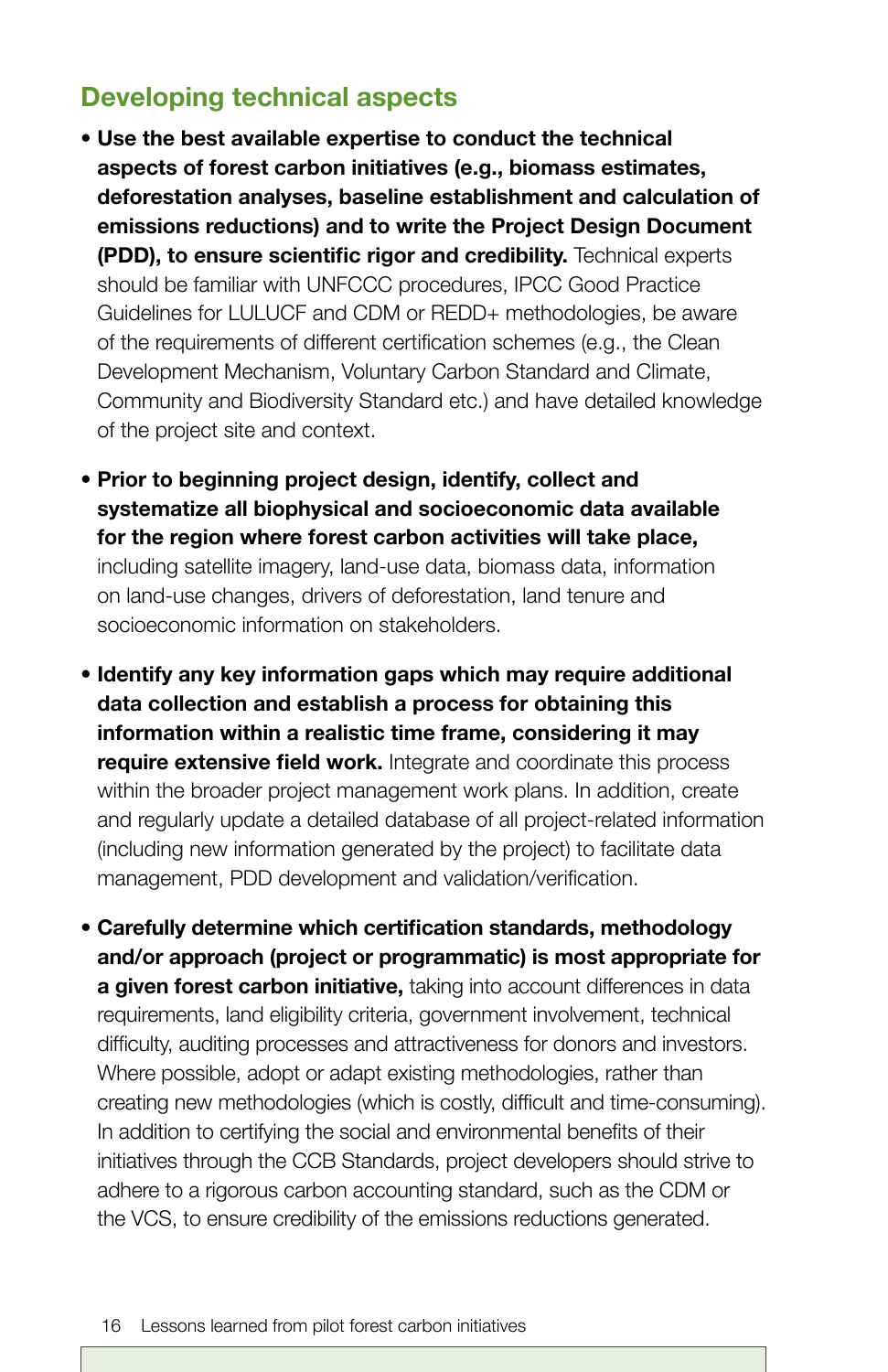**• Identify and learn from other forest carbon initiatives developed in similar contexts and use proven techniques or adapt successful approaches to local contexts.** Creating dialogue groups and round tables on technical issues among forest carbon practitioners within a country/region can be a good way of exchanging experiences and lessons on how to deal with particular technical obstacles, and foster collaboration.

## **Raising and managing funds**

- **Specifically design forest carbon initiatives so that they deliver clear environmental and social co-benefits,** in addition to climate mitigation benefits. While the robustness of the emissions reductions generated is the major driver of investment in the carbon market, incorporating strong and clear co-benefit components into the design of the initiative will make it more attractive to donors and investors, as well as to the government and local stakeholders, while also facilitating its long-term sustainability.
- **Develop a clear marketing and communication strategy to promote the initiative and attract investment.** Identify unique or special features of the initiative that will make it attractive to investors (for example, highlighting unique conservation benefits or benefits to local communities).
- **Explore a diversity of funding sources (philanthropic, private investments, etc.) to ensure sufficient up-front financing to cover the costs of project design and PDD development.** A well-designed initiative will enhance the chances of successful implementation and the possibility of leveraging additional funding. Whenever possible, seek donors who are willing to be engaged over the entire lifetime of the initiative to ensure there are sufficient resources to cover all the different stages of project development and to avoid any gaps in funding availability.
- **Be aware that carbon revenue might cover only a portion of the design, implementation and management costs of the initiative, and that other, non-carbon-related funding may be needed.**  In addition, be conscious of the fact that revenues from carbon finance will only accrue after the carbon credits have been generated and verified, so there will usually be a several-year time lag between the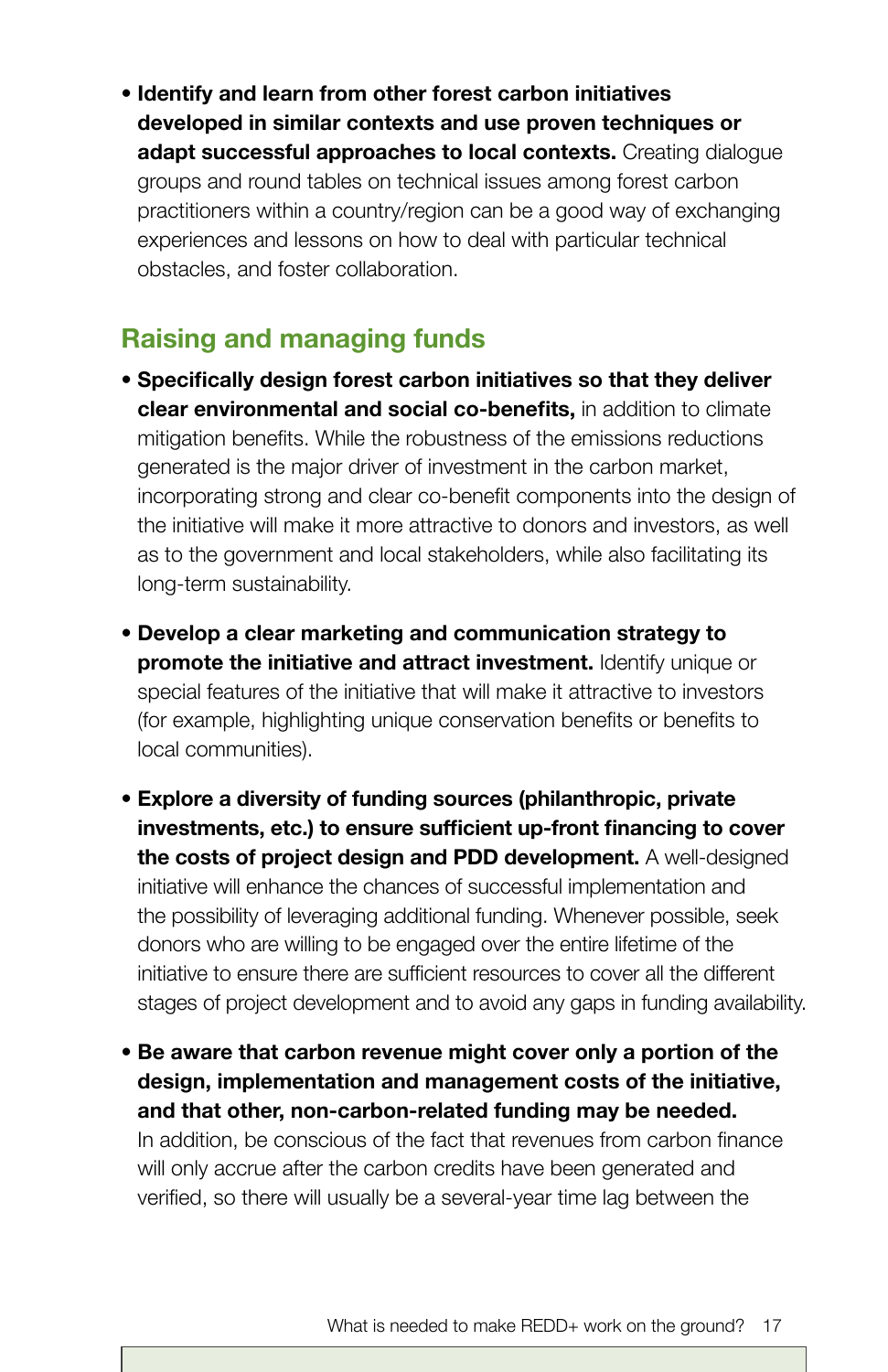initiation of field activities and the generation of carbon finance. These issues need to be carefully considered in budget design as well as management and fundraising activities.

• **Prepare a financial plan for the project, showing anticipated costs, anticipated revenue based on preliminary carbon estimates**  and projected cash flow. Not only can this make a project look more solid in the eyes of a donor, but it can also help the project negotiate on carbon pricing if it can demonstrate what financial resources and what carbon price (i.e., dollars per ton of  $\mathsf{CO}_2$  sequestered or reduced) is needed to cover its costs and break even.



Sampling herbaceous biomass in the Tengchong initiative, China.

• **Use any seed funding or short-term funding opportunities strategically to leverage additional long-term financial resources** by conducting a detailed feasibility study (including financial, technical, social and political viability) which can demonstrate to potential funders that the forest carbon initiative is a good investment. Developing a concept document with which to market projects is a good way to obtain forward financing for final PDD development in return for future credits. Investing in the development of strategic partnerships can also result in in-kind contributions, such as providing the necessary technical support or engagement with local actors.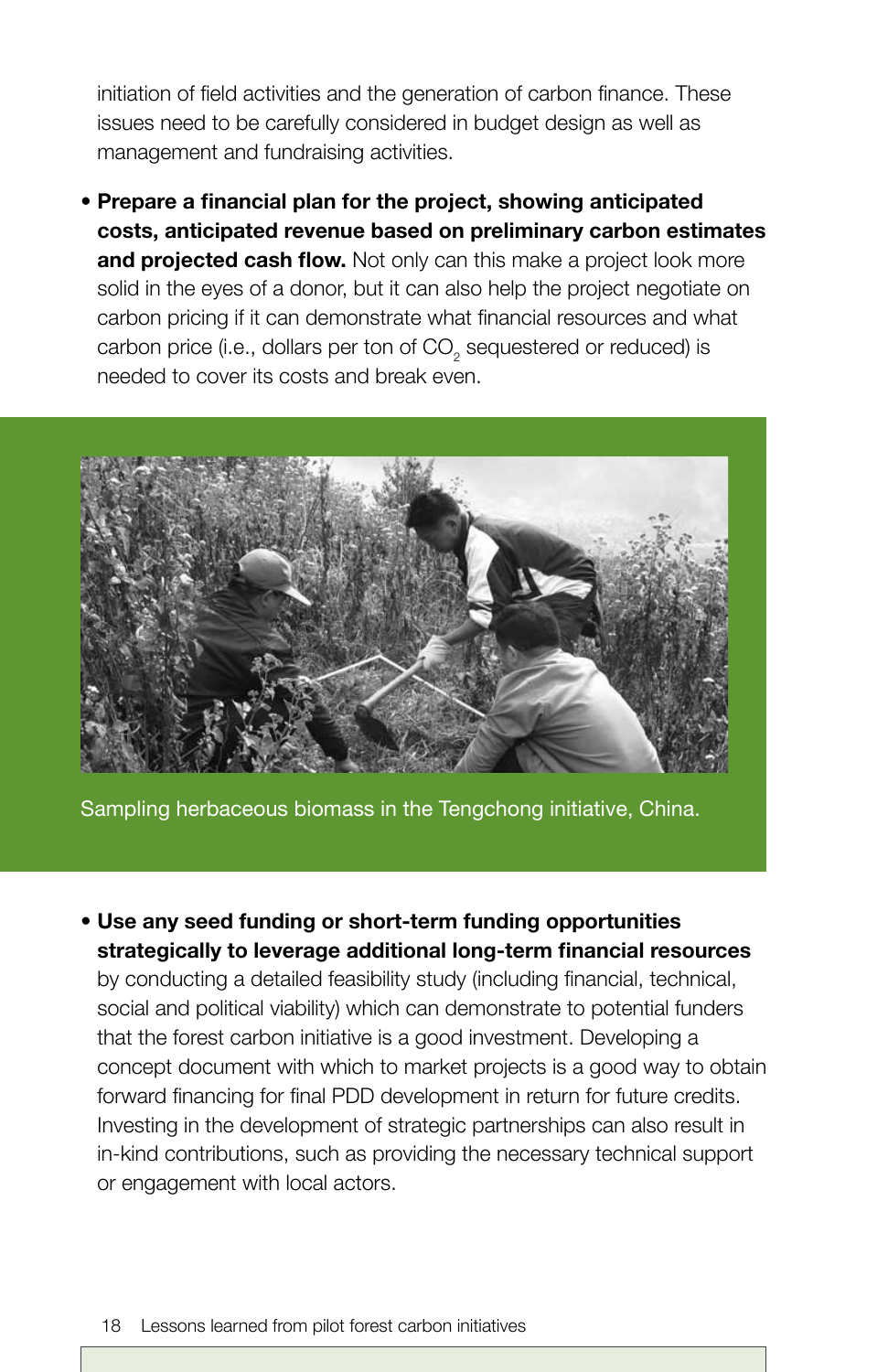- **Develop pilot activities to demonstrate that reforestation or REDD+ initiatives are feasible,** and to garner local stakeholder support and attract investor and donor attention, while gaining experience in project implementation.
- **Ensure that there is sufficient funding for not only the development of technical (carbon-related) aspects, but also for stakeholder engagement, outreach and training.** If some funding opportunities are very carbon-specific (i.e., developing carbon baselines), find complementary funding to cover the non-carbon-related activities as well, since they can be equally important to the development of the initiative.
- **Promote financial transparency among all partners and stakeholders** so that it is clear what funds are available and how they are being used, to avoid mistrust or misunderstandings. If financial resources are lacking, be very clear about what each partner is contributing to the project (e.g., in-kind contributions), to avoid conflicts. Create realistic expectations regarding the amount and timing of carbon revenue to be generated by the initiative, and agree early on upon the distribution of such revenue.

## **Engagement of local stakeholders**

- **Create a detailed and adaptable local stakeholder engagement plan to guide outreach, communication and training activities, and to ensure fair, equitable participation of all local stakeholders,** including indigenous peoples, legal or illegal settlers, local communities and individual landowners. This engagement plan should be tailored to the particular stakeholders involved in the initiative and the local socioeconomic context (taking into consideration different cultural aspects) and be developed with input from the local stakeholders themselves if possible.
- **Build upon existing formal or informal social structures**

(e.g., farmer associations, traditional governance systems, local committees) and relationships as a means of facilitating meetings, workshops and field visits, sharing information and organizing training activities. Provide information and training to local community leaders to assist them in educating their communities and to gain support and consent for participation in the initiative.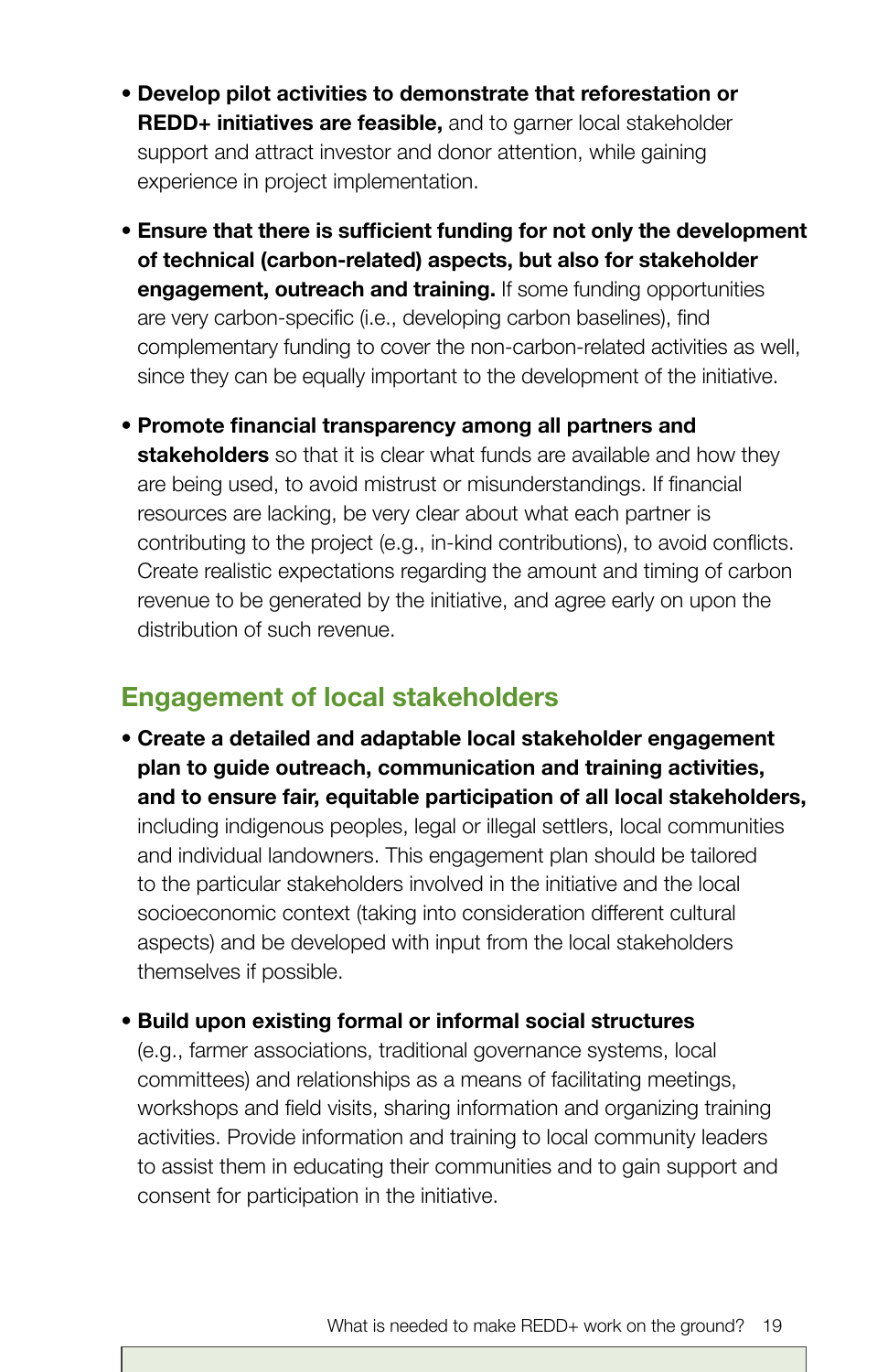• **Ensure that all local stakeholders understand the activities and requirements of forest carbon initiatives, are aware of both the potential benefits and risks and can make informed decisions about their participation.** It is particularly important to ensure local stakeholders have sufficient information to make informed decisions about their participation, roles and responsibilities within the project. It is also critical to create realistic expectations about the potential magnitude of any benefits, as well as the time frame over which these benefits may accrue, in order to avoid potential conflicts in the future and prevent local stakeholders from losing their enthusiasm for the initiative.

• **Dedicate significant resources to building capacity among local stakeholders, so that they have the necessary skills and information to effectively participate in the initiatives.** Provide training on technical aspects (e.g., forest carbon design, carbon accounting), implementation issues such as how to establish and maintain forest plantations and how to improve farm management, legal and management issues such as land and carbon rights and revenue sharing. In reforestation initiatives, ensure that participants have the necessary capacity to gather seeds, produce seedlings, maintain plantations, monitor growth and control fires. In REDD+ initiatives, ensure local stakeholders have access to information on alternative land-use strategies (e.g., diverse agroforestry systems, woodlots, fruit gardens), that will be used to help reduce deforestation and forest degradation.

• **Using participatory methods, carefully design the forest carbon initiative so that it delivers clear, tangible benefits to local stakeholders, above and beyond the expected future carbon revenue.** Examples of potential benefits—in addition to potential carbon revenues—include training on improved farming techniques, development of diversified agroforestry systems, grants for community projects, microcredit systems for small landowners and working with the government to clarify or formalize land tenure. It is important that these non-carbon benefits are visible early on, so that local stakeholders are encouraged to continue their participation and do not get frustrated with waiting for the promised future carbon revenues.

• **If possible, create a small "pilot" activity to demonstrate that the forest carbon initiative is possible and to increase understanding of how it will work.** For example, establishing a small reforestation project on a few hectares or with a pilot community can provide an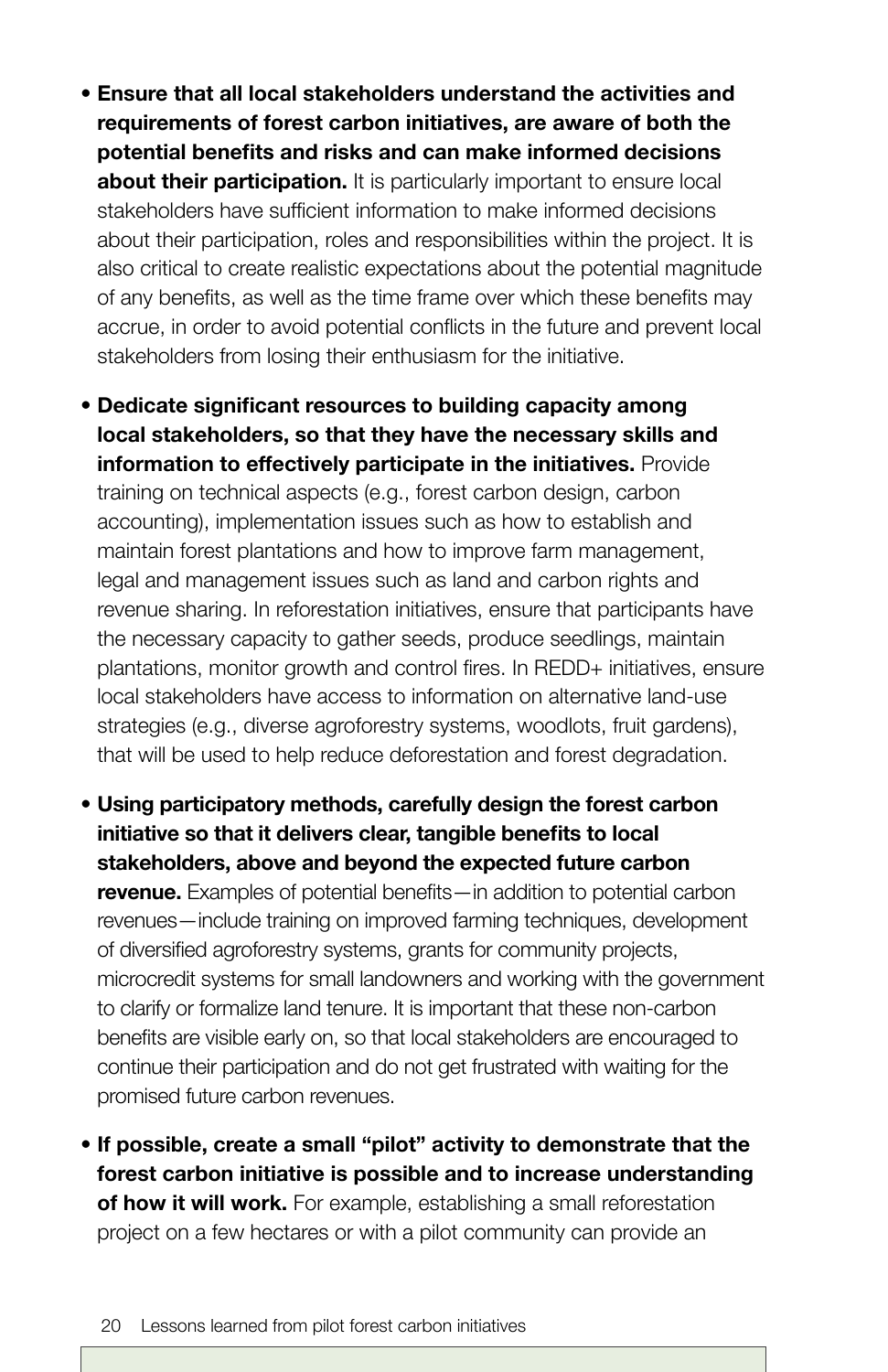example of what the project intends to accomplish, demonstrate potential benefits and result in wider participation. Similarly, the creation of pilot agroforestry systems or small woodlots can help garner additional community interest for REDD+ activities. Pilot activities are also useful for demonstrating to third-party auditors and potential investors that the activity is viable.

• **Establish a formal procedure for monitoring the social impacts of the forest carbon activities and soliciting/receiving regular inputs from local stakeholders on how they perceive the initiative.** Create a system for adjusting the activities if benefits are not accruing or if unexpected negative impacts are occurring. If possible, involve and train members of the communities so that they can conduct or lead monitoring activities themselves.

## **Government involvement**

- **Actively involve representatives of the government in all steps of the design, management and implementation of the forest carbon initiative to secure government endorsement of the initiative and possible links with future national accounting frameworks.** This can be done by inviting representatives to meetings, workshops, training events and field visits, providing regular updates on field activities and including government officials in decision-making processes, campaigns to raise awareness and outreach strategies. If possible, obtain official endorsement of the initiative by the government.
- **Involve representatives from multiple levels of government (e.g., local, regional, national), as well as multiple government institutions, to ensure broad support, commitment and ownership.** Also, seek "champions" within the government who can help promote the project both within the government and externally (i.e., in international venues).
- **Demonstrate to government representatives how the forest carbon initiative can contribute to key government initiatives or national development plans,** and thus help them to achieve their political objectives, to ensure their support and buy-in. If appropriate, encourage the government to include forest carbon initiatives in its general public policies, to ensure long-term support and funding.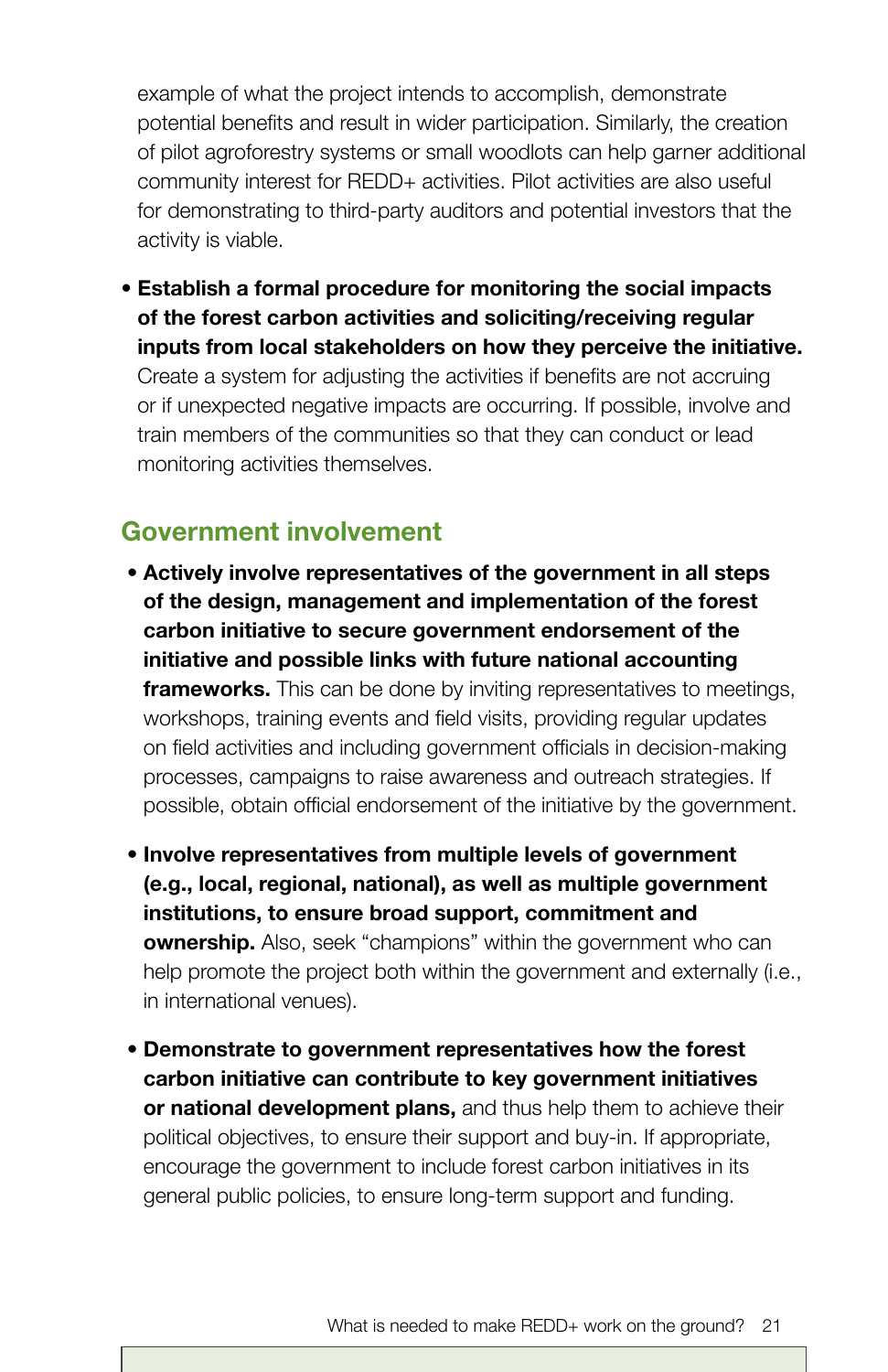- **Identify government policies or programs which may conflict with the goals of the forest carbon initiative** (e.g. proposed infrastructure development on forest land that is slated for REDD+) and work with the government to resolve conflicting incentives.
- **Build capacity within the government (at both the political and technical levels) so that it can effectively participate in and support forest carbon initiatives,** by organizing regular training events and workshops, coordinating field visits to demonstration sites and providing targeted and ongoing technical support. Training is often needed on forest carbon project management, local stakeholder



Nursery manager of local partner, Oreades, explains seedling selection for the Emas initiative, Brazil.

engagement processes, monitoring and verification and carbon accounting, among others. Technical support is often required on remote sensing, forest inventories and baseline establishment. To avoid problems caused by government staff turnover, regularly provide new training opportunities or 'refresher courses' for government staff.

 • **Support the government in the development of national-level policies and legal frameworks needed to implement forest carbon initiatives,** such as legislation on carbon rights and benefits sharing, by highlighting gaps, providing feedback from pilot field activities, conducting a legal review of existing or related legislation and keeping the government informed of emerging policy instruments and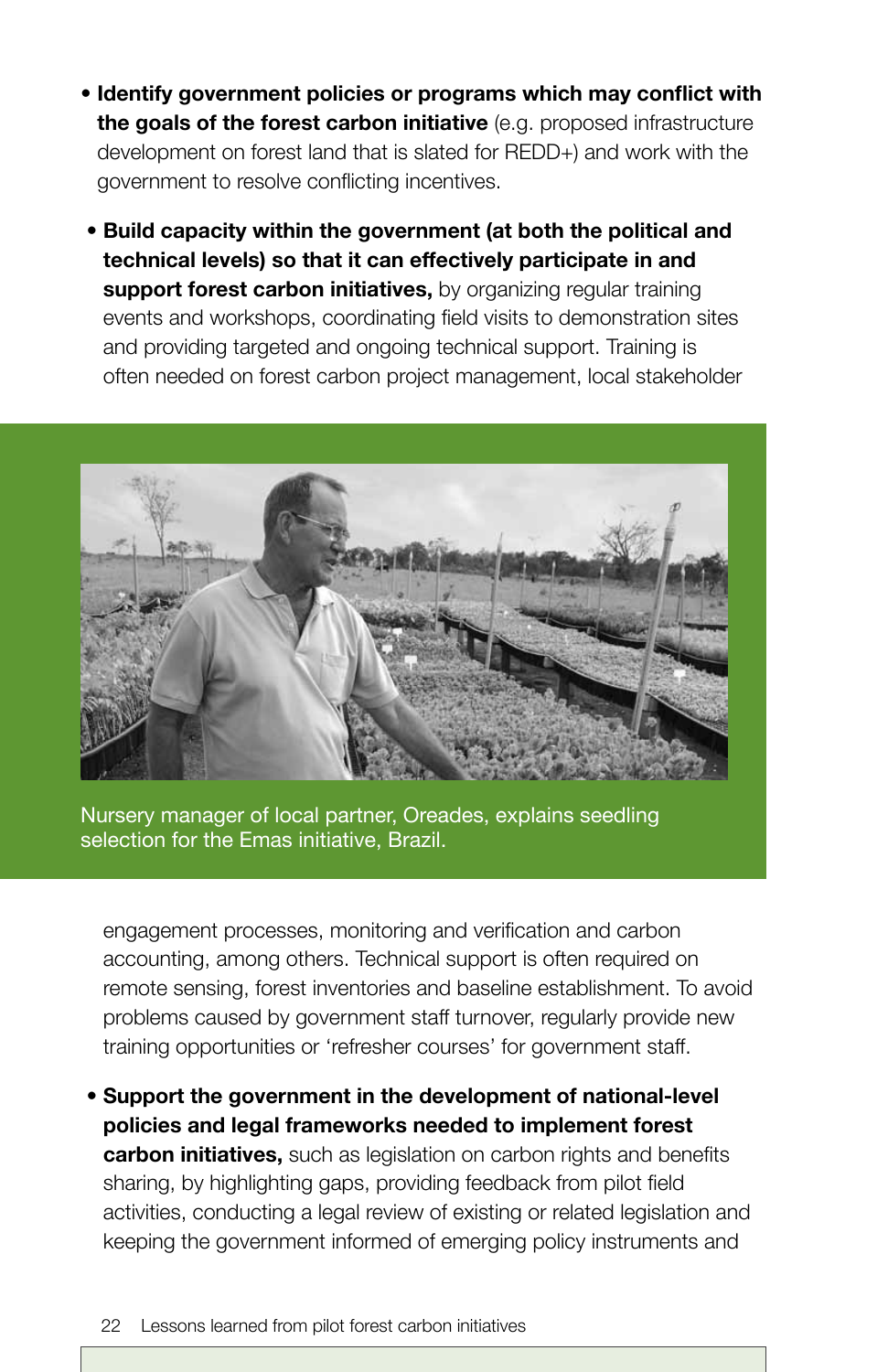legal frameworks elsewhere. In particular, work with the government to clarify issues of land tenure, carbon ownership, rights and benefits sharing prior to implementing the forest carbon initiative.

 • **Develop a joint communication strategy with the government for publicizing the forest carbon initiative,** both internally and externally, by developing awareness campaigns, creating effective outreach materials (e.g., leaflets, radio programs) and giving presentations at highvisibility political and scientific events.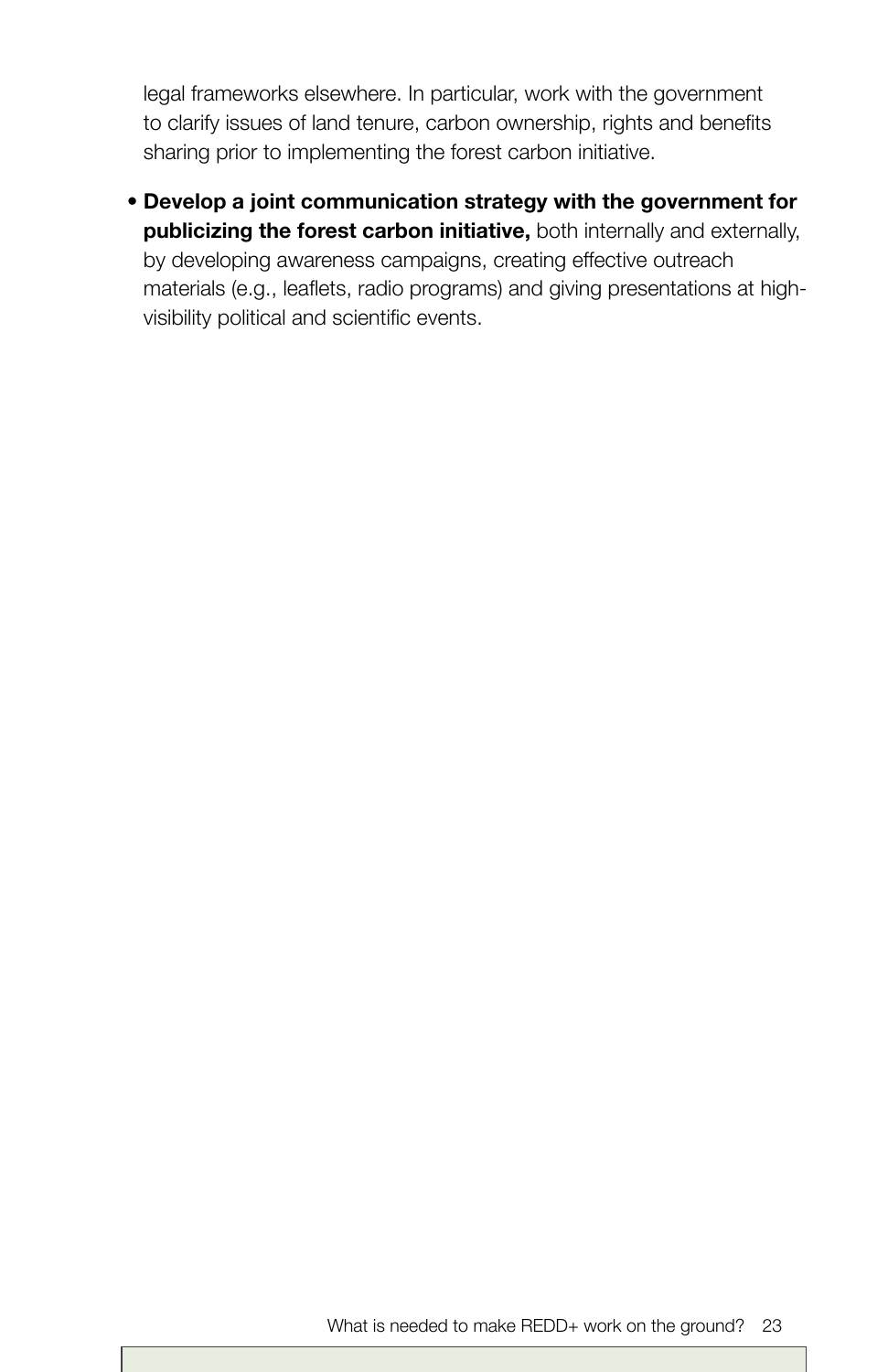## **Recommendations for policy makers**

Policy makers play a critical role in determining the success of forest carbon initiatives, as they define the international action on climate change, and establish the national policies, measures and rules which determine how reforestation and forest conservation activities are implemented on the ground. If REDD+ is adopted by the UNFCCC, as expected, policy makers will quickly need to formulate the structure of the national REDD+ framework and guide its implementation within their country. On the basis of our experience with 12 pilot forest carbon initiatives, here we provide recommendations to policy makers on how they can help facilitate the design and implementation of effective forest carbon activities (especially REDD+) in the field, by ensuring appropriate policies and measures related to carbon, promoting the participatory involvement of local stakeholders, ensuring sufficient in-country technical capacity to implement REDD+, and guiding investments into efforts to reduce deforestation.

## **Government policies and legal measures**

- **Integrate future national REDD+ policies with broader development strategies to avoid conflicting land-use policies that can undermine efforts to reduce deforestation and degradation.** Economic development plans, infrastructure policies, agricultural subsidies and land-use planning policies should be reviewed to ensure coherence with REDD+ policy. In particular, countries should pay special attention to reforming policies specific to land ownership and use, such as land tenure, use rights and agricultural subsidies, to ensure they do not create incentives to transform forest into non-forest areas.
- **Strengthen the capacities of all relevant government institutions to understand the implications that a national REDD+ policy can have on their activities, and, conversely, how their policies could affect the effectiveness of REDD+.** It is critical that all government agencies that affect forests and land use—whether directly or indirectly understand how REDD+ works, and what activities, policies and measures will be needed to ensure its success. Particular emphasis should be placed on building capacity within the ministries responsible for infrastructure development, mining, energy and agriculture, to ensure coherence between ongoing development plans and REDD+ initiatives.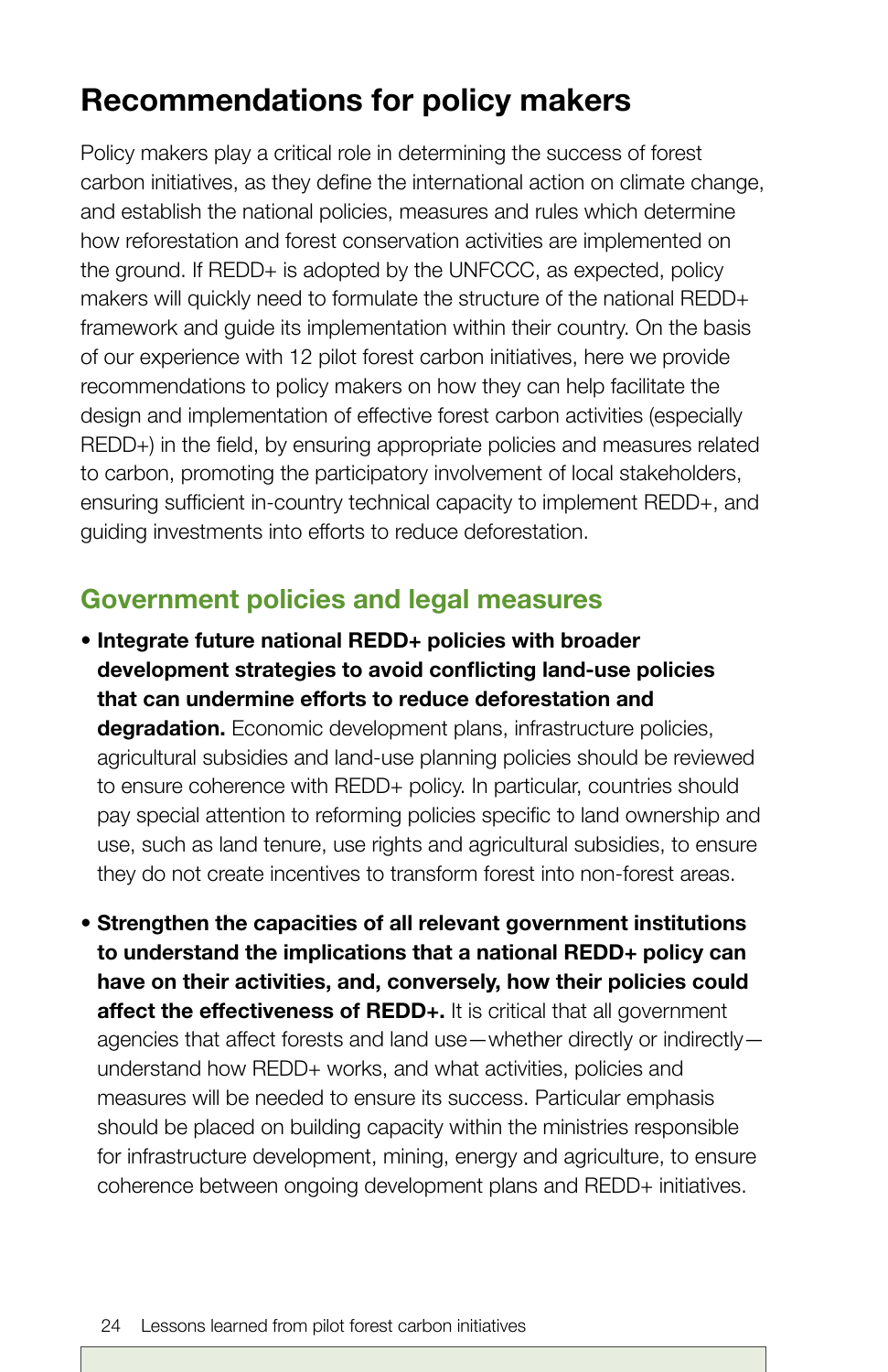- **Develop legal provisions to establish and transfer carbon rights and include specific regulations for a transparent and equitable benefits-sharing mechanism for carbon revenue.** Such provisions should clarify who owns the carbon on any piece of land, and who has the right to use, buy or market any carbon credits potentially generated. In addition, these provisions should provide guidance on how to address carbon rights within traditional land-use rights, on communal lands and in areas where there are illegal settlements.
- **Create a transparent monitoring and transfer system to report how carbon revenue is distributed among the different stakeholders, and to ensure its equitable distribution.** Consider using existing national Payment for Environmental Services (PES) schemes as platforms for carbon payments, since carbon sequestration is an environmental service provided by forests.
- **Carefully consider how protected areas will be integrated into the national REDD+ strategy, as protected areas often hold significant carbon stocks and are effective tools for reducing deforestation.** Particular attention should be placed on improving governance in protected areas to ensure the permanence of the carbon stocks in these lands.

## **Stakeholder engagement**

- **Promote alternative, sustainable livelihood activities for local communities, such as sustainable agriculture, sustainable forest management and community land management, to ensure that they have sufficient employment and income-generating opportunities.** These activities can help reduce the rate of deforestation and degradation (and are therefore highly compatible with REDD+), while also providing important social and environmental co-benefits.
- **Develop an inclusive, participatory consultation and outreach program to educate stakeholders at both national and local levels on REDD+, and enable a regular feedback process on the design of the national REDD+ strategy to ensure that concerns of relevant stakeholders are properly addressed.** At the national level, such a program should ensure appropriate information is disseminated to the general public, all government agencies and the private sector on national and local approaches to REDD+. At the local level, the program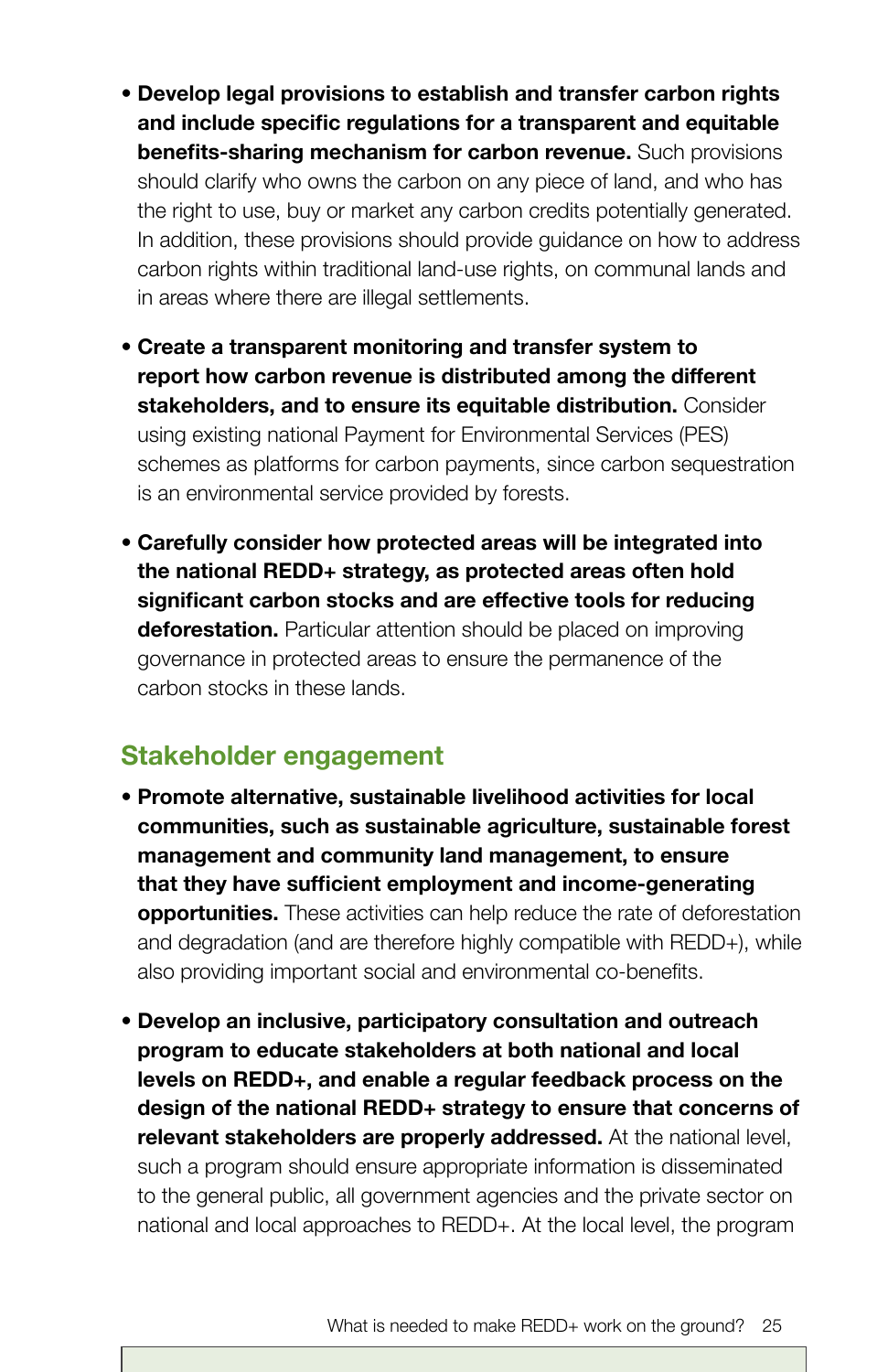should provide for appropriate engagement and participation of all local stakeholder groups (including local communities, indigenous peoples, farmers, individual landowners, illegal settlers, etc.) which may impact or be impacted by government REDD+ policies and measures. The outreach program should include capacity-building activities so that local stakeholders have the skills and capacity to participate in forest carbon initiatives. It should also and have clear mechanisms for providing regular updates to stakeholders on REDD+ policies and activities and receiving and responding to stakeholder feedback.



Members of local farmers' association planting a 20 hectare pilot site, Quirino initiative, Philippines.

• **Ensure that all stakeholders understand REDD+ and can make informed decisions about their participation by articulating the REDD+ policy in simple language and providing easy-tounderstand communication materials.** Develop and disseminate clear, simple, basic information on the concepts of climate change, forest carbon and REDD+ through workshops, meetings and radio programs, to build stakeholder capacity and facilitate their participation. Where possible, take advantage of any pre-existing training and outreach materials that may have been developed by NGOs, consultants and universities with prior experience in forest carbon initiatives.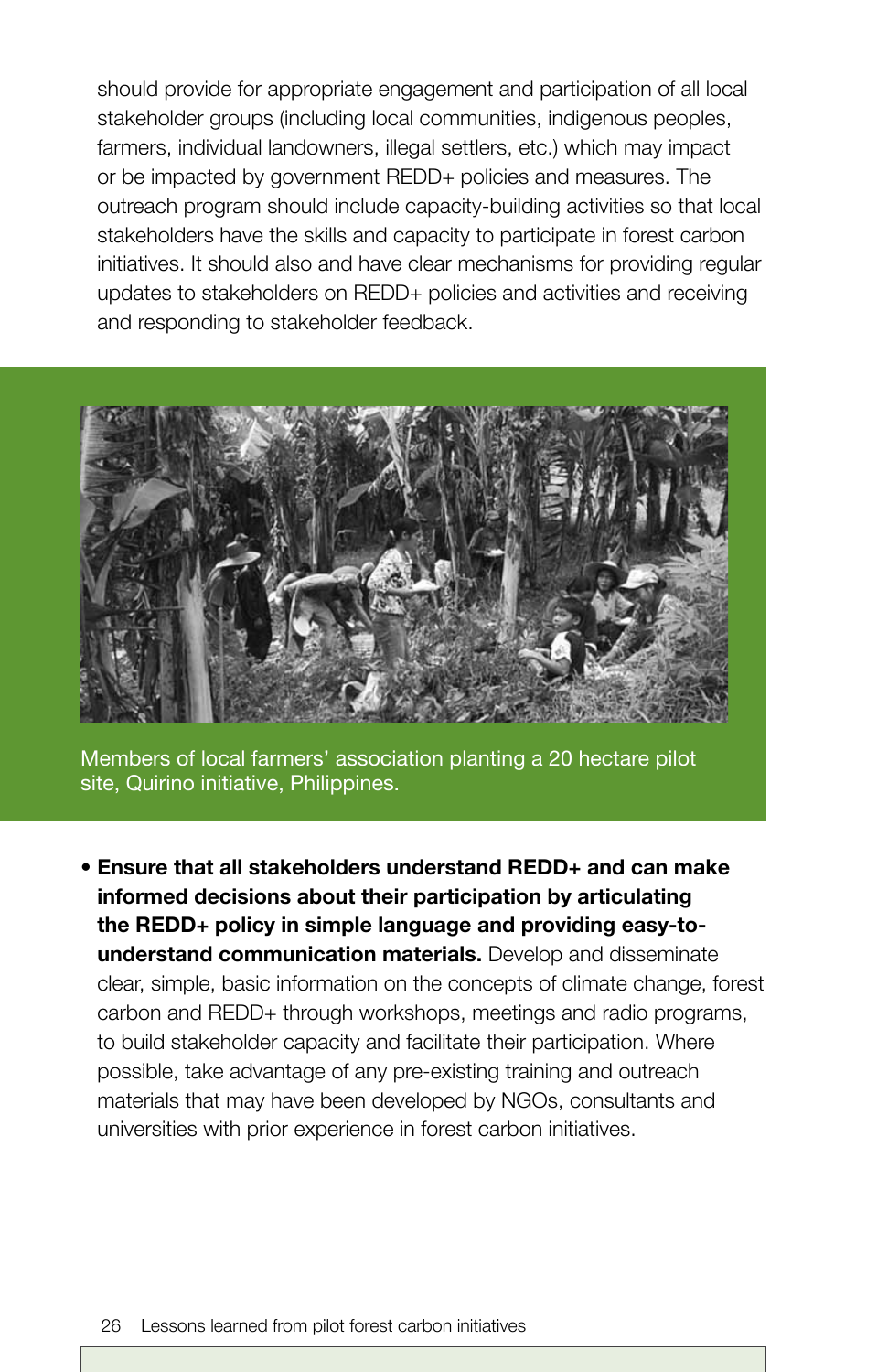- **Work with existing local organizations or civil society groups as mechanisms for stakeholder outreach and engagement on REDD+.** Local structures such as forest concession networks, farmer groups, indigenous peoples' organizations, regional government networks and others can be useful allies for organizing outreach activities, disseminating information, organizing training activities and channeling stakeholder feedback.
- **Promote the development of an experience-sharing platform** by which field managers can access the knowledge and experience gained in other forest carbon initiatives, and by which government agencies can learn from collective field experiences and inform the design of national REDD+ policies. Organize workshops among all the partners that work in forest carbon activities (both A/R and REDD+) in the country or region to share experiences regularly and analyze enabling factors and challenges.

## **Technical Issues**

• **Provide guidance and clear frameworks for the implementation of forest carbon initiatives at different scales and their linkage to national REDD+ accounting frameworks and strategies.**

These guidelines should ensure that there are clear, common technical guidelines for the development of REDD+ initiatives, and more importantly, establish clear rules for how sub-national carbon accounting will be linked to national accounting frameworks. These national guidelines should clearly stipulate how sub-national initiatives should address social and environmental concerns.

• **Enhance the technical capacity within government ministries and agencies to ensure that the government has the technical capacity to establish national baselines, develop a national accounting scheme and successfully implement REDD+.**

In particular, create or enhance capacity on carbon accounting, baseline development, deforestation analyses, land use modeling, forest inventory, forest monitoring and national greenhouse gas inventories.

• **Collect, organize and centralize the technical and socioeconomic data required for REDD+ initiatives, and facilitate access to this information by site-level forest carbon initiatives.** Particularly important information includes technical data such as satellite images, information on forests and land use, biomass data, as well as data on land ownership, land-use activities and socioeconomic conditions.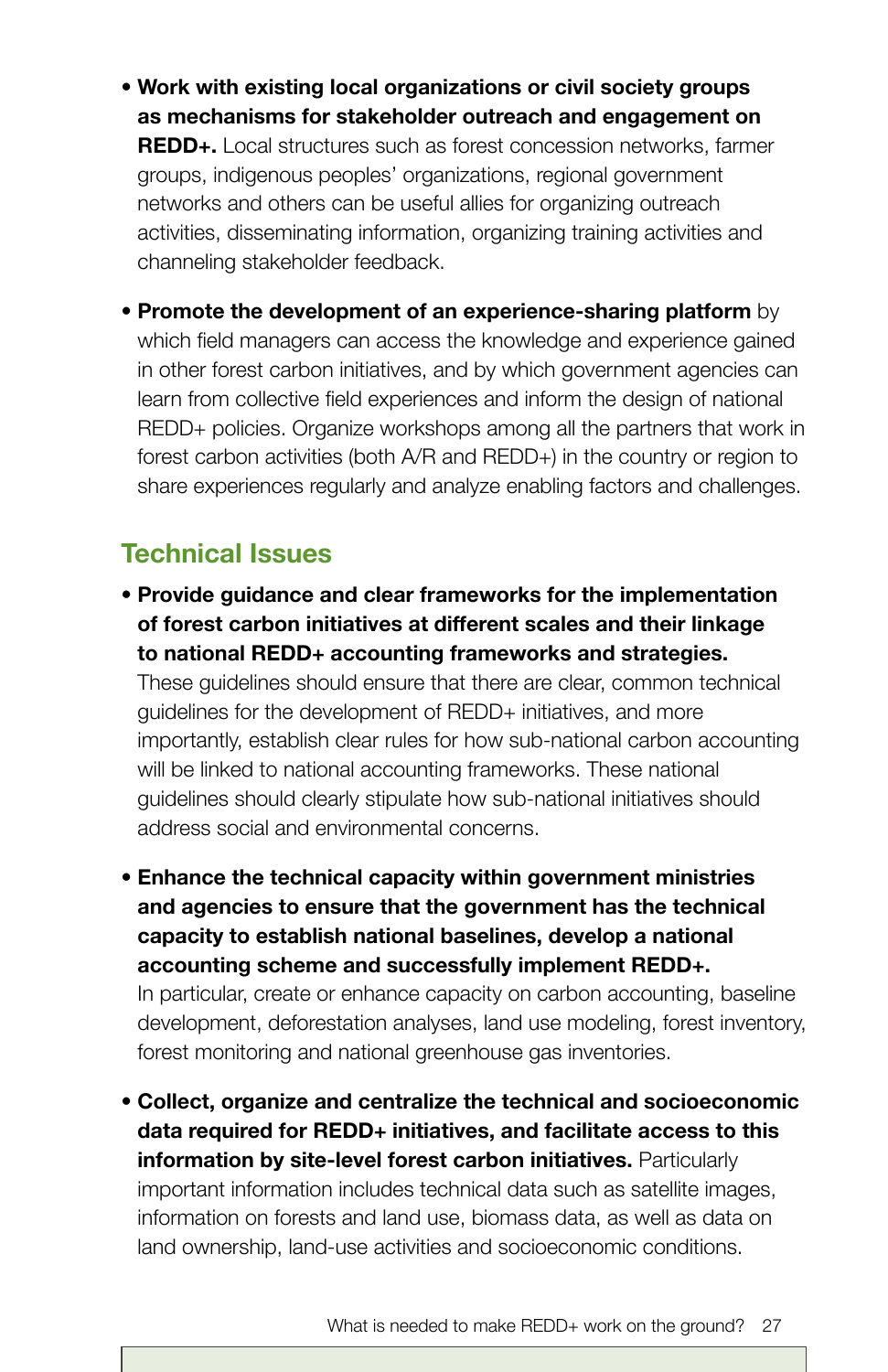## **Financial aspects**

• **Consider creating or supporting mechanisms to provide up-front financing to forest carbon initiatives during their initial phases, as access to sufficient funding for early project development is crucial.** Such mechanisms could channel financial donations and investments from a variety of national or international sources, including both public and private funds. It is critical that any financing mechanism be transparently designed and managed to ensure the most effective use of REDD+ funds.



Stakeholder engagement field visit to the Junín community in the Bogotá Corridor, Colombia.

• **Facilitate the flow of funds from a variety of donors and/or investors to the development of forest carbon activities in the field by creating the conditions needed to access financing.** Governments can encourage private investment in REDD+ initiatives by creating favorable investment conditions (e.g., clear forest carbon regulation and trade guidelines) and clear national REDD+ policies, including mechanisms for officially endorsing REDD+ field initiatives and allowing sub-national crediting once a national accounting framework is adopted. Governments may consider using the voluntary market as a means to bridge the financial gap for 'early action' initiatives until a full compliance REDD+ regime is in place.